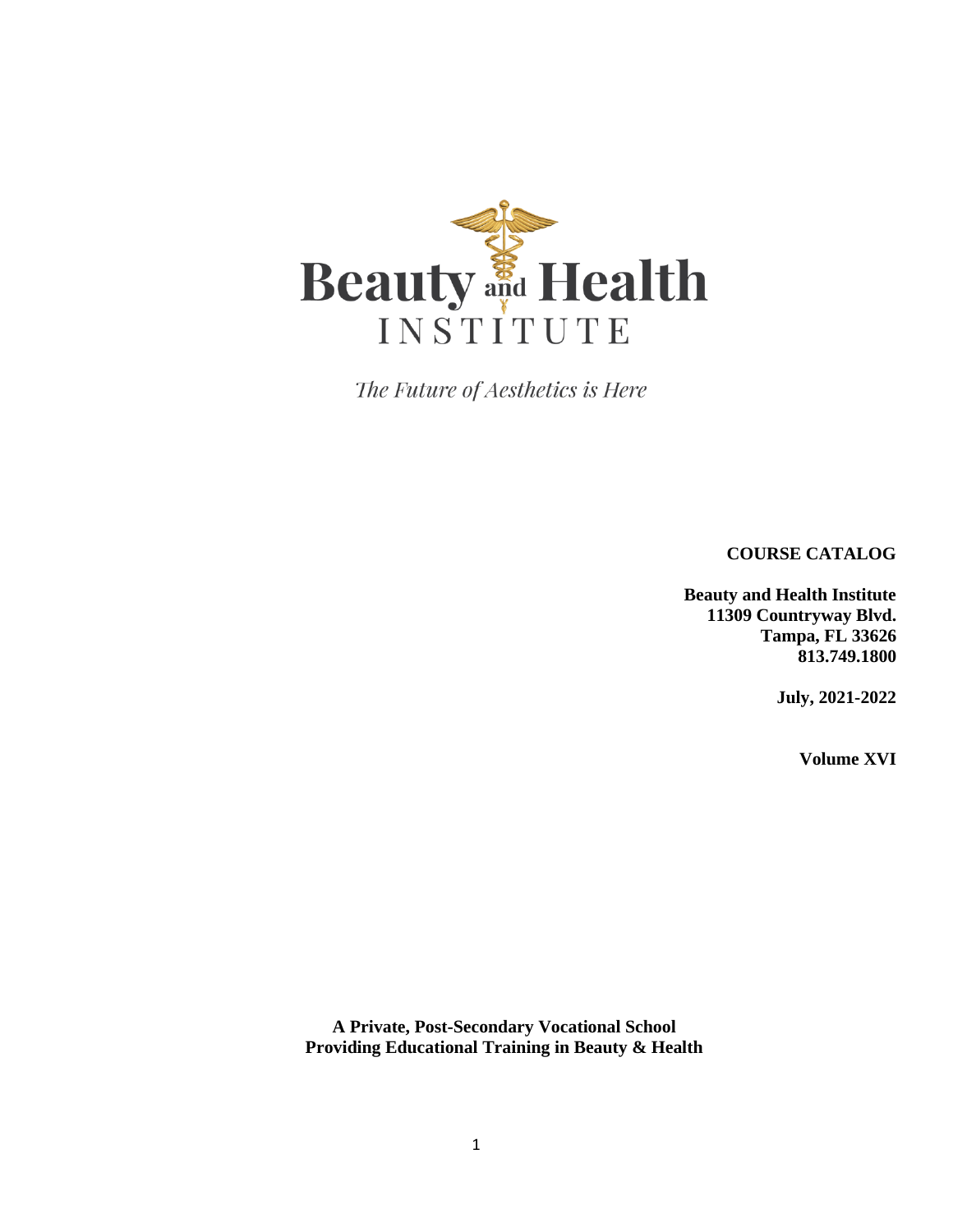# **TABLE OF CONTENTS**

| <b>About Beauty &amp; Health Institute</b> | Pg.3       | <b>Attendance Policy</b>                    | Pg. 17-21 |
|--------------------------------------------|------------|---------------------------------------------|-----------|
| Background                                 |            | <b>Maximum Absent Days</b>                  |           |
| Licensure                                  |            | <b>Attendance Guidelines</b>                |           |
| <b>Mission Statement</b>                   |            | Clocking In & Out Policy                    |           |
| <b>Faculty</b>                             | Pg.4       | Tardiness/Truancy/Leaving Early             |           |
| Educators                                  |            | <b>Scheduled Breaks</b>                     |           |
| Administration                             |            | Leave of Absence & Absent Days              |           |
| Organization                               | Pg. 5-6    | Failure to Return from LOA                  |           |
| <b>Campus Facility</b>                     |            | Major Medical Reasons/Pregnancy             |           |
| Drug-free/Smoke-free Policy                |            | Program Interruptions/Incompletion          |           |
| <b>Campus Security</b>                     |            | No Call/No Show Policy                      |           |
| <b>Weapons Policy</b>                      |            | <b>Makeup Hours Policy</b>                  | Pg. 21-22 |
| Hate Crime                                 |            | <b>Makeup Hour Rules</b>                    |           |
| Discrimination                             |            | <b>Maximum Time Frame</b>                   |           |
| Sexual Harassment/Hazing                   |            | <b>School Closed</b>                        |           |
| <b>Admissions</b>                          | Pg. 6-9    | <b>Satisfactory Academic Progress (SAP)</b> | Pg. 22-23 |
| <b>Basic Requirements</b>                  |            | Determination of Progress Status            |           |
| <b>Student Modality Requirements</b>       |            | <b>Evaluation Period</b>                    |           |
| <b>Financial Requirements</b>              |            | <b>Attendance Progress Evaluations</b>      |           |
| Denial                                     |            | <b>Academic Progress Evaluations</b>        |           |
| <b>Class Size</b>                          |            | <b>Grading System</b>                       |           |
| Open Enrollment                            |            | Noncredit/Remedial/Repetitions              |           |
| <b>Start Dates</b>                         |            | <b>Disciplinary Policies</b>                | Pg. 24    |
| Program Changes                            |            | Warning Letters & Probation                 |           |
| Withdrawal Prior to Starting               |            | <b>Dismissal Policy</b>                     | Pg. 24-25 |
| <b>Full Time/Part Time Status</b>          |            | <b>General Grounds for Dismissal</b>        |           |
| <b>Graduation Requirements</b>             |            | Dismissal for Attendance /Violence          |           |
| <b>Academic Calendar</b>                   | Pg. 9      | Suspension                                  |           |
| <b>Observed Holidays</b>                   |            | <b>Withdrawal Policy</b>                    | Pg. 25    |
| <b>School Hours of Operation</b>           |            | <b>Reentry Policies</b>                     | Pg. 25-26 |
| <b>Transfer Policy</b>                     | $Pg. 9-10$ | Dismissal and Reentry                       |           |
| Transferring Hours to BHI                  |            | Withdrawal and Reentry                      |           |
| Transferring to Other Institutions         |            | <b>Refund Policy</b>                        | Pg. 26-27 |
| Transferring Licenses In/Out of State      |            | <b>General Refund Policy</b>                |           |
| <b>Tuition and Fees</b>                    | Pg. $10$   | Scheduled vs. Attended Hours                |           |
| Program Costs                              |            | <b>Refund Calculation</b>                   |           |
| <b>Replacement Books and Materials</b>     |            | <b>Program &amp; Course Cancellations</b>   | Pg. 27    |
| <b>Other Costs</b>                         |            | <b>Grievance/Complaint Policy</b>           | Pg. 28-29 |
| <b>Payment Options</b>                     | Pg.11      | <b>Appeal Procedure</b>                     |           |
| <b>Financial Aid</b>                       | Pg. 11     | <b>Early Resolution</b>                     |           |
| <b>Educational Programs</b>                | Pg. 11-16  | Involving the Director and/or President     |           |
| <b>General Curriculum</b>                  |            | <b>Hearing Request</b>                      |           |
| Program Overviews                          |            | <b>Unresolved Disputes</b>                  |           |
| Program Breakdown by Course                |            | <b>Student Services</b>                     | Pg. 29-32 |
| <b>General Student Policies</b>            | Pg. 16-17  | <b>Veteran's School Policies</b>            | Pg. 32-33 |
| <b>Student Code of Conduct</b>             |            |                                             |           |
| <b>Student Responsibilities</b>            |            |                                             |           |
| Dress Code & Hygiene                       |            |                                             |           |
| Cell Phone Policy                          |            |                                             |           |
|                                            |            |                                             |           |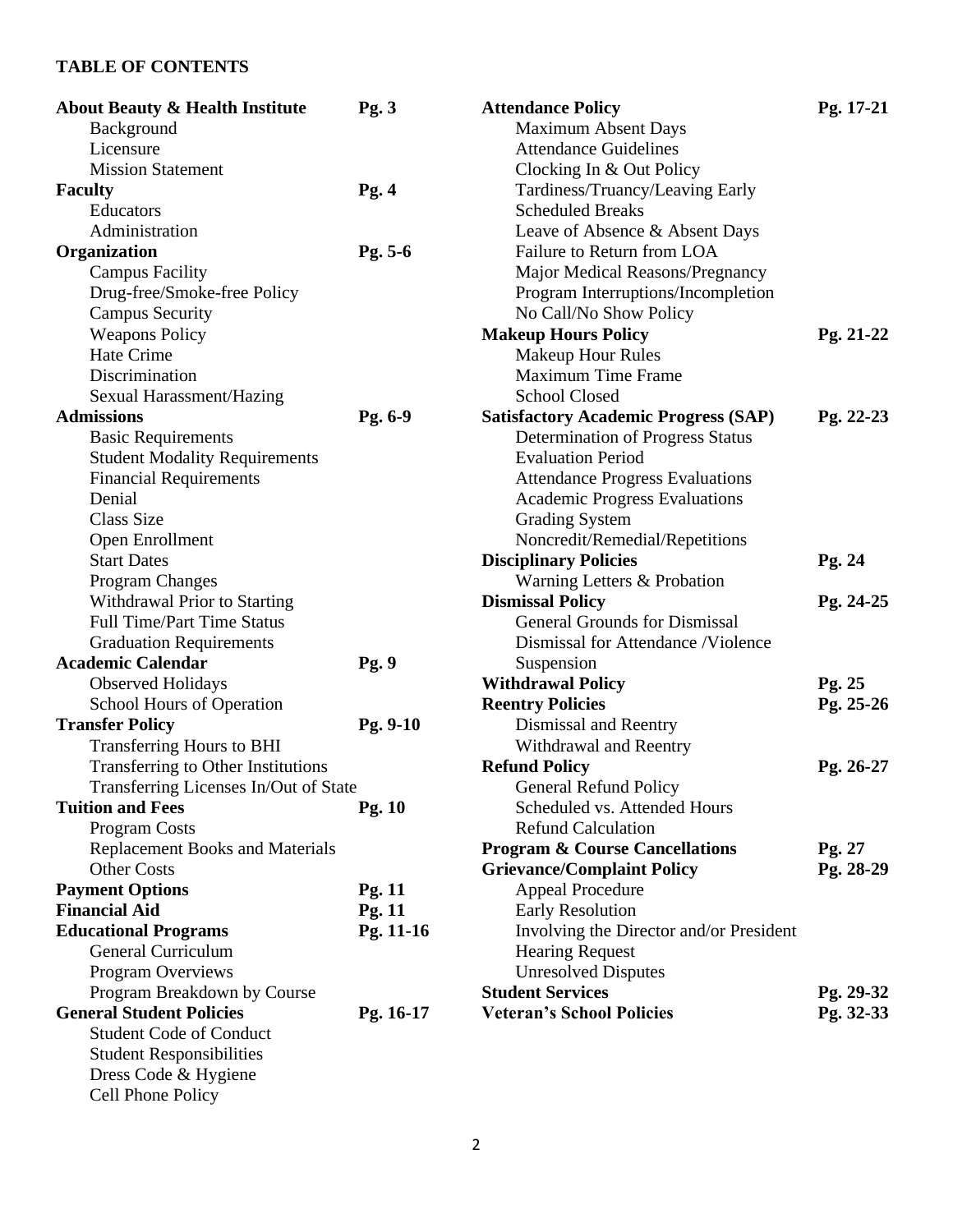#### **About Beauty and Health Institute**

#### **Background**

Beauty and Health Institute is the doing business as (DBA) name for Electrolysis Institute of Tampa, Inc., which was incorporated as a post-secondary vocational school on April 14, 2006, by Rita Kruse and Don Kruse. The school accepted its first students on December 16, 2006 and graduated its first class in February 2007. The school's name was changed to Beauty and Health Institute in 2009. It operates as a privately held business corporation subject to the educational standards and requirements of the Florida Commission for Independent Education, Florida Department of Education, Florida Department of Business and Professional Regulation, and Department of Health.

The Beauty and Health Institute's three post-secondary occupational education programs: Electrolysis, Facial/Skin Care Specialist, and Medical Aesthetician. Graduates are awarded certificates and help in preparing for applicable state licensing exams. The school also provides continuing education classes that enable professionals to refresh and expand their skills and maintain their licenses. The school operates on a 12-month calendar system with programs.

The Beauty and Health Institute uses a combination of traditional instructional techniques, including classroom lectures, hands-on lab/equipment training, and work-based activities to prepare students for gainful employment in their chosen professions. Continuing education is delivered using the same instructional methods. The school does not currently offer distance education exclusively. Anytime distance learning is implemented, it has already been approved by the Commission of Independent Education (CIE). Distance learning may be implemented due to the following reason (but not limited to): state of emergency orders (i.e. pandemics, hurricanes, etc.)

Generally, all curriculums include and make available digital media resources that students may use in class or at home to enhance their skills and knowledge. Beauty and Health Institute does not discriminate based on race, creed, color, sex, age, disability, or national origin.

#### **Licensure**

Beauty and Health Institute is licensed by the Florida Commission for Independent Education, Florida Department of Education-License #3416. Additional information may be obtained by contacting the Commission at the following address:

> 325 West Gaines Street, Suite 1414 Tallahassee, Florida 32399-0400 (850) 245-3200 Main Line (888) 224-6684 Toll Free Institutional Data ID No.: 3416 Name: Beauty & Health Institute

#### **Mission Statement**

Beauty and Health Institute's mission is to provide training at a level that allows each student to achieve his/her highest occupational potential in the fields of beauty, health, and electrolysis. Beauty and Health Institute programs meet all standards set forth in the Rules and Statutes of the Florida Department of Business and Professional Regulation, Division of Professions, Board of Cosmetology; the Florida Department of Health, Medical Quality Assurance; and the Curriculum Frameworks and Program Standards of the Florida Department of Education. The school's training provides the foundation necessary for students to pass the Florida Department of Health and Florida Electrolysis Council License Exams.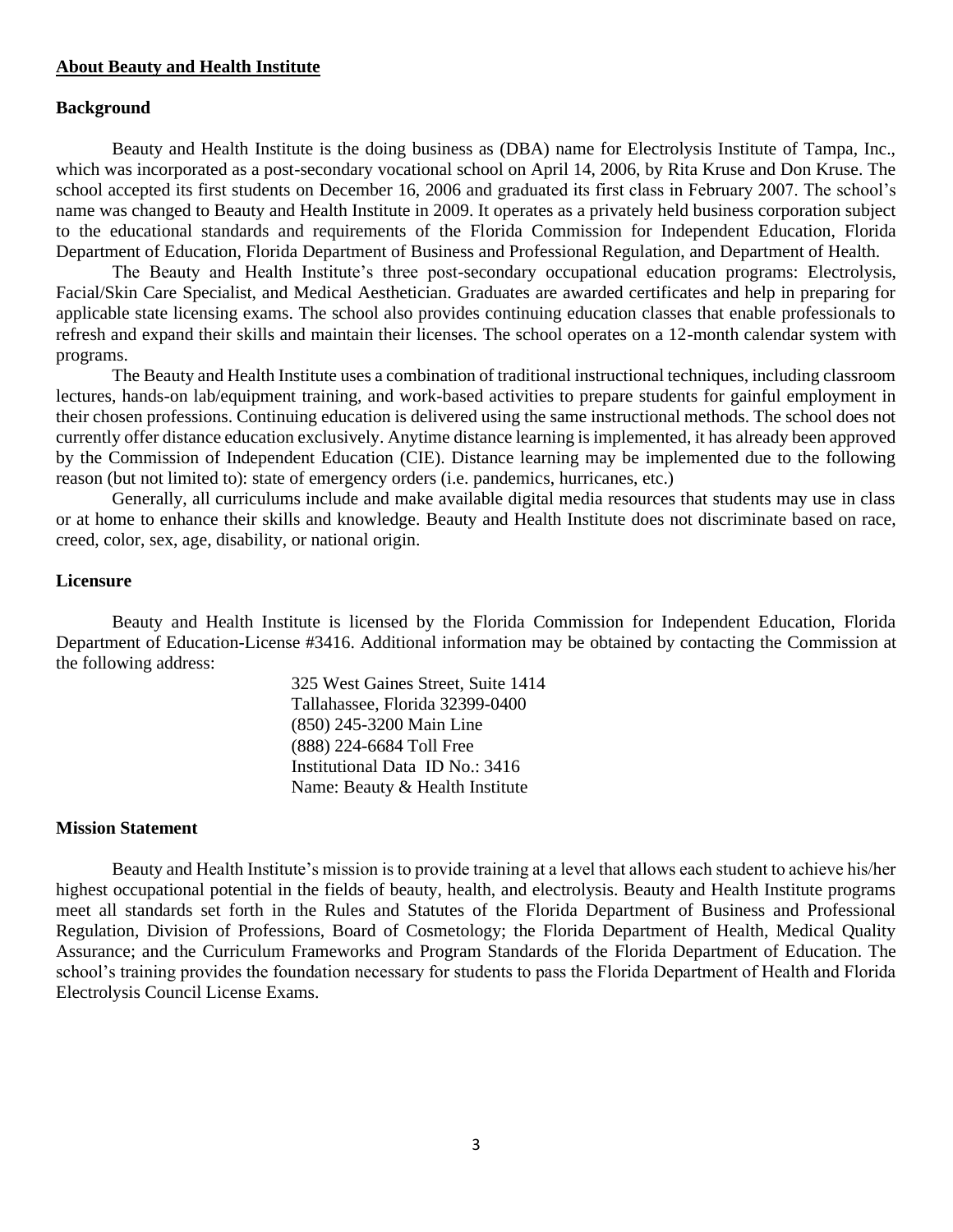# **Faculty**

|                           | <b>Institutional Data</b>                                                            |                                                                                                                        | ID No.: 3416                          |                     |                          |
|---------------------------|--------------------------------------------------------------------------------------|------------------------------------------------------------------------------------------------------------------------|---------------------------------------|---------------------|--------------------------|
|                           | Name: Beauty & Health Institute                                                      |                                                                                                                        |                                       |                     |                          |
|                           |                                                                                      |                                                                                                                        | Type:                                 | License<br>Number:  | Exp. Date:               |
|                           | <b>Educators:</b>                                                                    |                                                                                                                        |                                       |                     |                          |
| Hunt,<br>Cathy            | Facial/Skin Care<br>Specialist, Medical<br>Aesthetician (Facial<br>skincare portion) | AA in Social Services<br>Naugatuck Valley<br>Community College, CT<br>Flagler Technical Institute,<br>Palm Coast, FL   | Facial<br>Specialist                  | FB9737227           | 10/31/2021               |
| Pysz,<br>Jennifer         | Electrolysis, Medical<br>Aesthetician<br>(Electrolysis portion)                      | Diploma-Medical<br>Aesthetician<br>BHI, Tampa, FL                                                                      | Electrologist<br>Facial<br>Specialist | EO2733<br>FB9746040 | 05/31/2022<br>10/31/2022 |
| Stetsko,<br>Olga          | Electrolysis, Medical<br>Aesthetician<br>(Electrolysis portion)                      | Diploma-Electrolysis and<br>Laser Specialist, BHI,<br>Tampa, FL                                                        | Electrologist                         | EO1286              | 05/31/2022               |
| Kruse,<br>Rita            | <b>Electrolysis Substitute</b>                                                       | Diploma - Electrolysis<br>Institute of Orlando<br>Certificate - Manhattan<br>Cosmetology School of<br>Philadelphia, PA | Full Spa<br>Specialist                | FS899183            | 10/31/2021               |
| Marrero,<br>Bianca        | Facial/Skin Care<br>Specialist, Medical<br>Aesthetician (Facial<br>skincare portion) | Diploma - Beauty and Health<br>Institute, Tampa, FL                                                                    | Facial<br>Specialist                  | FB9747044           | 10/31/2022               |
| Kaman,<br><b>Brittany</b> | Facial/Skin Care<br>Specialist, Medical<br>Aesthetician (Facial<br>skincare portion) | Diploma-Medical<br>Aesthetician<br>BHI, Tampa, FL                                                                      | Facial<br>Specialist<br>Electrologist | FB9757222<br>EO3362 | 10/31/2021<br>05/11/2022 |
| <b>Administration:</b>    |                                                                                      |                                                                                                                        |                                       |                     |                          |
| Don Kruse   CEO           |                                                                                      |                                                                                                                        |                                       |                     |                          |
| Tali Arviv                | Vice President                                                                       | MD, Ross University, Miami,<br>FL                                                                                      | <b>Medical Doctor</b>                 | ME118886            | 01/31/2022               |
| Sunny<br>Moroz            | Director                                                                             | AA in Arts, Hillsborough<br>Community College, Tampa,<br>F1                                                            |                                       |                     |                          |
| Yana<br><b>Shtrak</b>     | School Administrator                                                                 | MBA in International<br>Hospitality & Tourism<br>Management, Schiller<br>International University,<br>Tampa, FL        |                                       |                     |                          |
| Alissa<br><b>Baron</b>    | <b>Student Affairs</b>                                                               | Bachelor's in English,<br>University of South Florida,<br>Tampa, FL                                                    |                                       |                     |                          |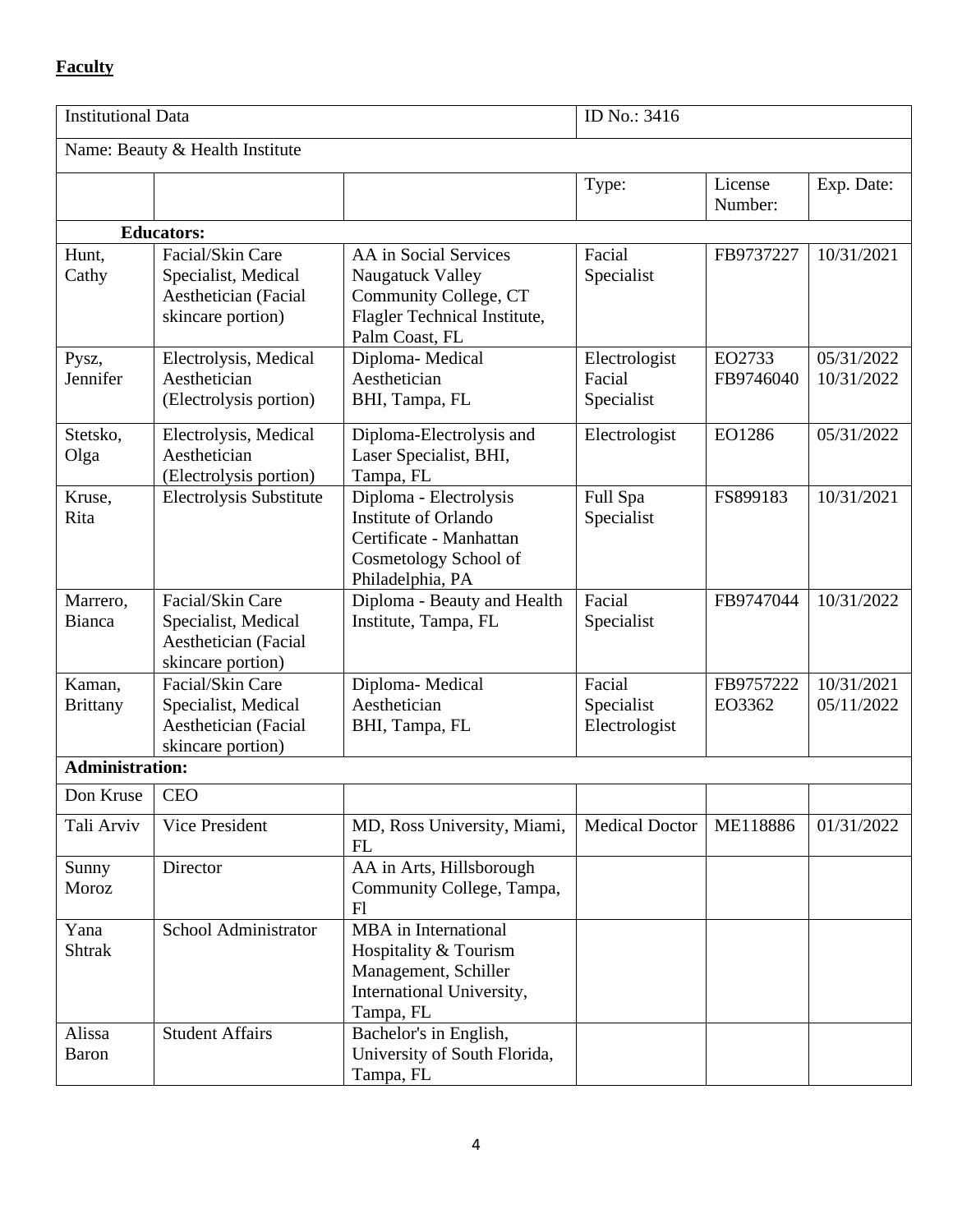#### **Organization**

#### **Campus Facility**

Beauty and Health Institute is located in Lexington Plaza in the fast-growing Westchase district of Tampa, Florida. The school's 5,000-square-foot facility features modern instructional and training space, including seven classroom/lab/practice/storage rooms, a library, a student lunch/break room, four restrooms, and administrative offices. Instructional space is furnished with up-to-date equipment and materials designed to help students learn and practice the very latest techniques. A complete list of the school's instructional equipment is available at the office.

Beauty and Health Institute is in compliance with relevant local safety and health standards. The fire extinguishers, as well as the fire exit plan, are inspected on a regular basis. Safety and health standards are available and accessible to all students.

#### **Drug-Free/Smoke-Free Policy**

Beauty and Health Institute is a drug-free, smoke-free environment. Smoking or vaping on campus will not be tolerated. Furthermore, the school has zero tolerance for drugs and alcohol for any individual on the school property. No student or employee may be on the school site under the influence of alcohol or drugs at any given time. Use or possession of alcohol, drugs, or any other illegal substances on site is grounds for termination/dismissal.

The school is in compliance with federal government regulations for a drug-free workplace for students and employees. Any student or employee caught possessing, using, or distributing any illegal substances or paraphernalia will be dismissed and/or referred to the appropriate agency for arrest.

#### **Campus Security**

Beauty and Health Institute has designated Donald Kruse, President, as the contact person for any issues relating to campus security. Sunny Moroz, Director, is designated as the contact person if Mr. Kruse is unavailable. Beauty and Health Institute, Tampa Campus, refers all campus law enforcement issues to the Hillsborough County Sheriff's office as the school does not have private campus security personnel. Campus security statistics are provided each year. If any crime listed below is observed or if any person reveals that he/she learned of or was the victim of, perpetrator of, or witness to any crime listed below, immediately inform any staff member; an incident report should be completed. This applies to crimes in the building or in the parking lot of the school.

Crimes that should be reported are as follows: murder and non-negligent manslaughter; negligent manslaughter; forcible sex offenses; robbery; aggravated assault; burglary; motor vehicle theft; arson; all hate crimes involving bodily injury; and all liquor, drug, or weapons law violations. If you are in doubt as to whether a crime should be reported, please report the matter. For purposes of your reporting, please assume that a hate crime is any crime manifesting evidence that the victim was selected because of the victim's actual or perceived race, religion, sexual orientation, gender, ethnicity/national origin, or disability. It is important that any crime is reported in a timely fashion. Never hesitate to report a crime.

#### **Weapons Policy**

Possession of a weapon of any kind for any reason by anyone on Beauty and Health Institute campus is strictly prohibited. No knives, guns (pistols or rifles), bomb materials, bows and arrows, bazookas, stun guns, fireworks, or anything that could be deemed a weapon by legal authorities are permitted on campus, and campus is defined as parking lot and buildings. Violation of this rule will result in immediate termination and notification of the appropriate authorities. Any student, faculty, or staff member who sees or hears of anyone on campus with a weapon is urged to notify the office immediately.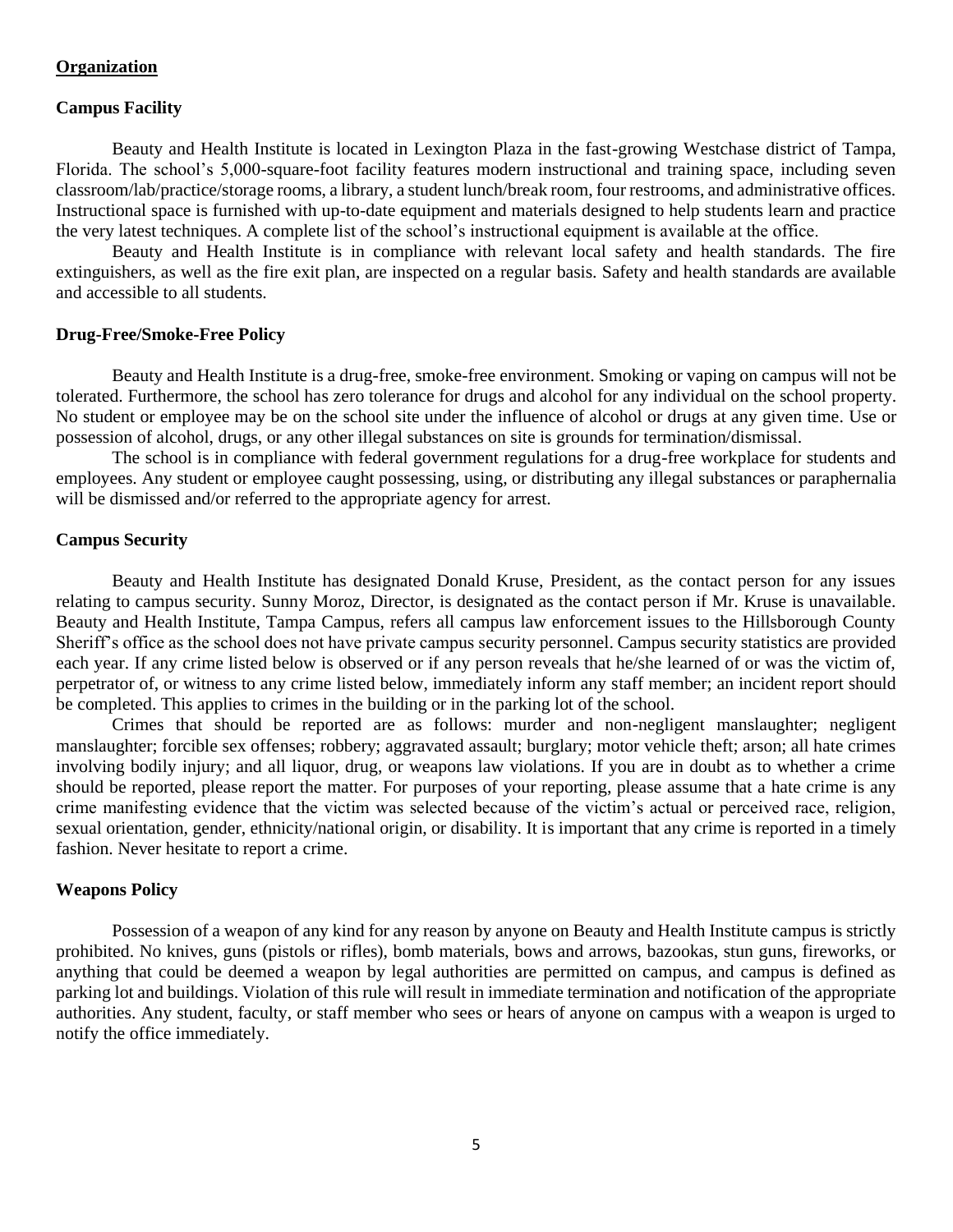# **Hate Crime Reporting**

Current federal regulations require institutions to report as a hate crime any occurrence of criminal homicide; sex offense; robbery; aggravated assault; burglary; motor vehicle theft; arson, larceny-theft; simple assault; intimidation (bullying); destruction, damage, or vandalism of property; and any other crime involving bodily injury to local law enforcement agencies that manifests evidence that the victim was intentionally selected because of the perpetrator's bias. Students are encouraged to report crimes that fall into this category to their instructor(s) or directly to the administration as soon as possible. All faculty and staff hearing of any such crimes are to report them immediately to the director.

Beauty and Health Institute believes that persons willing to apply themselves, work hard, and learn new techniques can achieve success in any field. Our curriculum is provided in a format that promotes student success in the classroom and the workforce. To support this vision, Beauty and Health Institute strives to:

- Ensure that all students reach graduate status and find employment in their field of study.
- Provide an atmosphere where learning is the focus of all activities.
- Create desire in students and graduates to become life-long learners.
- Improve the community served by creating a desire in students and graduates to respond to community needs by giving back as members of society and ambassadors of their profession.

## **Discrimination**

Beauty and Health Institute does not discriminate based on race, creed, color, sex, age, pregnancy, parental status, disability, or national origin.

## **Sexual Harassment/Hazing**

The school will not tolerate harassment or hazing of any sort. Sexual harassment includes unwelcome sexual advances, offensive comments, gestures, or physical contact of a sexual nature by students or staff. Harassment based on age, race, color, religion, national origin, pregnancy, parental status, or disability also will not be tolerated, nor will hazing (defined as harassment, abuse, or humiliation of any other sort). Harassment or hazing may result in al. Anyone believing they have suffered harassment or hazing should report the offense immediately to school administration. Students who are terminated for harassment or hazing will not receive a tuition refund.

# **Admissions**

# **Basic Admission Requirements**

Individuals requesting admission or accepted into any program at Beauty and Health Institute must meet and follow all of the below requirements:

- Must be at least 18 years old.
- Must possess a valid Florida driver's license or Florida identification card and present a copy at enrollment.
- Must possess a social security card and present a copy at the time of enrollment.
- Must possess a high school diploma or GED and present a copy at the time of enrollment.
- Must demonstrate good manual dexterity (full use of hands and fingers).
- Must be willing to accept and perform treatments/services such as (but not limited to): Facials, Electrical Devices, Laser Treatments, Hair Removal/Waxing, Makeup Application, Electrolysis, etc. while enrolled in any program.
- Must have good communication skills and demonstrate basic English proficiency.
- Must have a tour of the school prior to enrolling into any of the programs.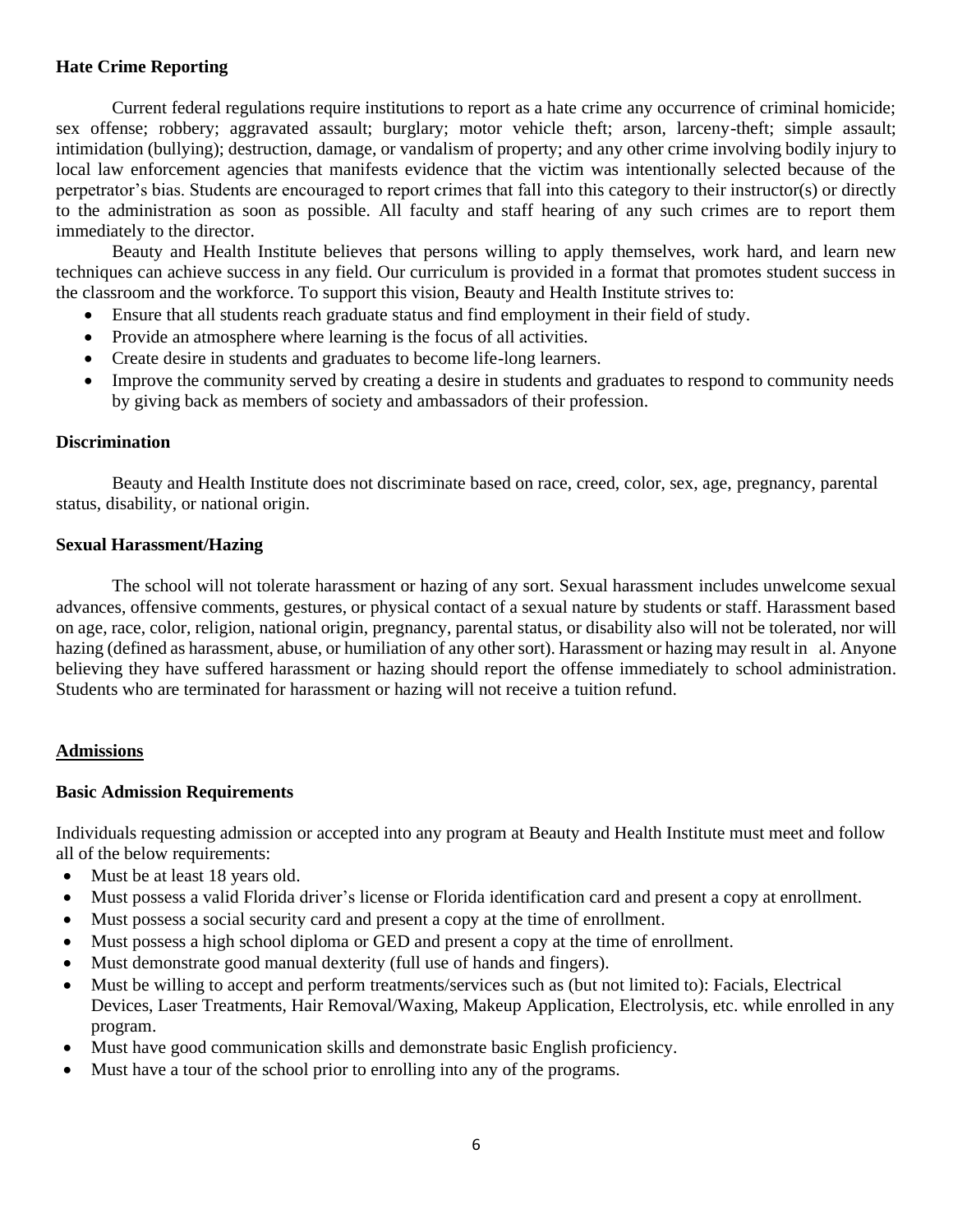• All applicants who live within the state of Florida, must come in person for tours and/or enrollment appointments. BHI will not offer virtual/phone tours and/or enrollment appointments unless the applicant lives out of state.

Before being accepted into a program, prospective students are advised of all program and ancillary costs, personally interviewed by administration, must submit a signed enrollment agreement and all required documents, and must agree to the student code of conduct and all other policies as stated in this Catalog. If the school determines that the applicant has violated any of the Student Code of Conduct policies during the admissions process (i.e. tour/enrollment/orientation), admission will be denied to the applicant. If the school determines that a currently enrolled student has violated any of the Student Code of Conduct policies, the student can be denied future enrollments, including advanced classes. If an applicant does not have all of the required documents, their enrollment is subject to cancellation.

Students whose native language (first language) is not English must Admissions aware. Admissions will decide if the student is competent (adequate for the purpose) in English. Students that appear to have a problem reading, speaking, and/or writing English will be asked to take the Test of English as a Foreign Language (TOEFL) Test. The school requires the Internet version of the TOEFL. The student must pass the test with a minimum score 80 on the internet-based test and 550 on the paper TOEFL exam, or 6.0 on the IELTS.

All high school diplomas/transcripts or GED's must be in English if its contents are in another language, translation and verification from an approved organization will be required before admission. All students enrolling in Medical Aesthetician and/or Electrolysis and Laser Course must have high school diplomas/transcripts translated and evaluated by an approved organization if not originally obtained in the US.

- Pregnancy will limit the student's ability to participate in certain modalities during lab.
- If a student has any condition(s) knowingly or unknowingly that may adversely affect their education or ability to participate in certain modalities, he/she understands that they are enrolling at their own discretion.
- Beauty and Health Institute does not discriminate based on race, creed, color, sex, age, disability, or national origin.
- Students who request/require additional learning assistance to complete the program must provide documentation from their physician prior to enrollment stating what accommodations are needed. The documentation must include that the student is able to complete the program in its entirety or state the student's limitations.

#### **Student Modality Requirements**

Students must be willing to accept and perform treatments/services such as (but not limited to): Facials, Electrical Devices, Laser Treatments, Hair Removal/Waxing, Makeup Application, Electrolysis, etc. while enrolled in any program. Students are expected to have of knowledge of the four main different skin types. Students are required to perform services and treatments on multiple skin types by partnering with other students in the classroom. Students who are not willing to participate will be re-enrolled or will be advised to withdraw or subject to dismissal.

#### **Financial Requirements**

Students must submit a completed and signed Enrollment Agreement and pay all base registration fees prior to being accepted into any program. Unfortunately, financial assistance is not available. The school does participate with a few different financing loan companies for those who qualify. Please refer to the BHI website for application procedure or contact the administration for more details. Students are financially responsible for all courses not officially dropped by the deadline.

#### **Denial of Admissions**

The school reserves the right to deny admission to a prospective student if one or more of the admissions requirements are not met. If an applicant is denied admission to the school, the school will fully inform the applicant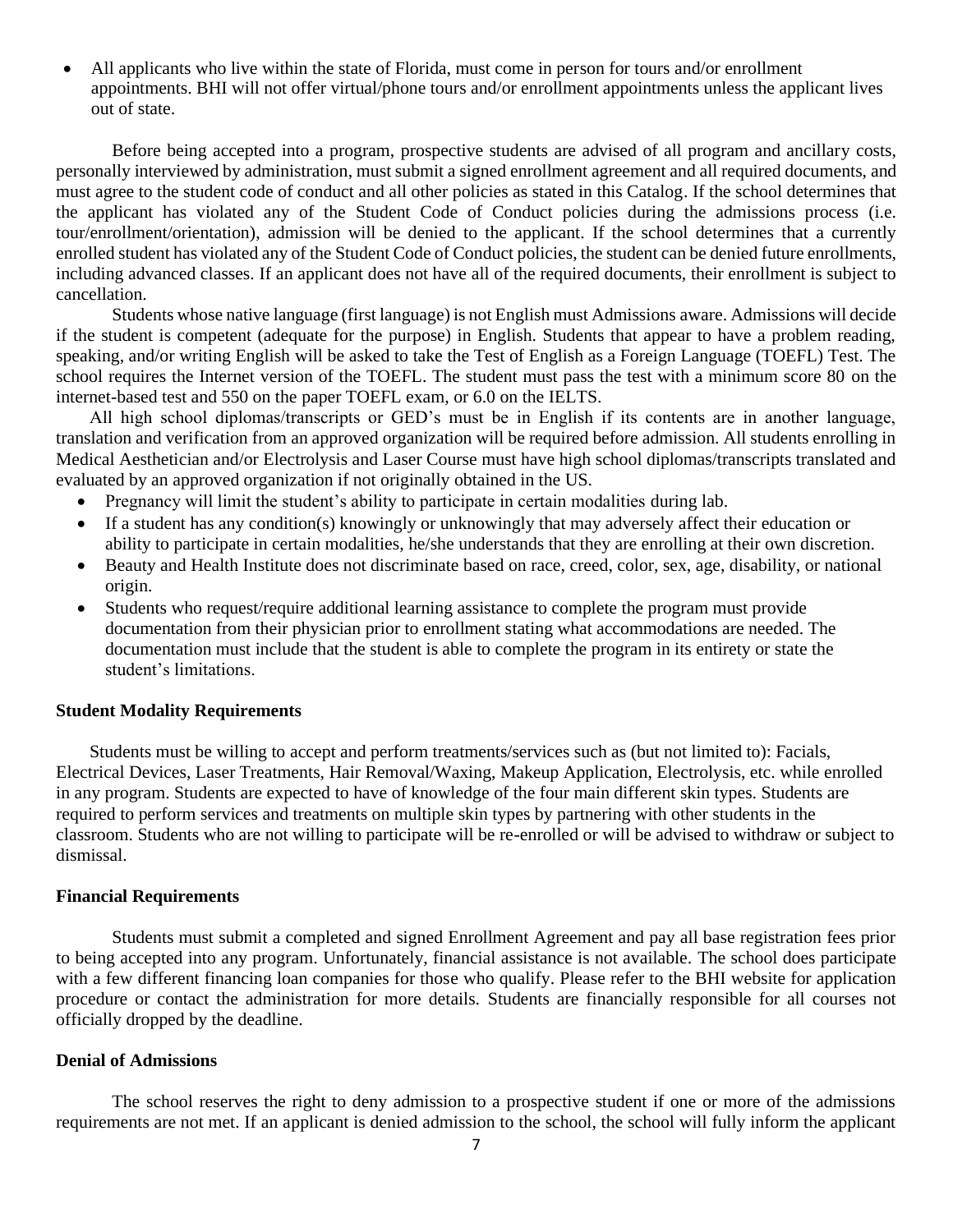of the nature of the denial. Applicants who are denied admission to the school may appeal that decision in writing to school administration. The school administration will make the final judgment as to the denial based on the school's published policies. The school will maintain a record of any applicant for at least 12 months.

# **Class Size**

The average class size is twenty-four (24) students to one (1) instructor, with one student assigned to each workstation.

## **Open Enrollment**

The school does have an open enrollment policy with specific start dates for each program. The programs are semester based for both the full time and part time schedules.

## **Start Dates**

Students must begin class on the specified semester start date listed in this enrollment agreement, unless prior approval has been given by Administration, in writing, and a new start date has been designated.

New students can submit a request to change their start date no later than 2 weeks prior to the start of class. If approved by administration, it will result in an additional \$150 registration fee charge.

If a student is going to be absent during the first 60 hours of beginning a class (2 weeks of class for full time schedule and 3 weeks for part time schedule), they will need to be re-enrolled for another semester based on availability. The same schedule may not be guaranteed. Please refer to the website for class start dates.

## **Program Changes**

If a student is enrolled in a program and decides to change to another program, a re-registration fee of \$150 will apply.

## **Withdrawal Policy (Prior to Starting)**

Withdrawals that occur after three (3) business days of signing the enrollment agreement, but before the first day of class, will result in a full refund of all monies paid, minus the registration fee and any fees for books, supplies, and materials. The student cannot guarantee that there will availability in the next semester.

#### **Full-Time/Part-Time Status**

- Full-Time Students: Five (5) classes each week for six (6) clock hours per class = thirty (30) clock hours per week.
- Part-Time Students: Four (4) classes each week for five (5) clock hours per class = twenty (20) clock hours per week.

After enrolling and signing a contract, a student is not able to switch their schedule. If there are extenuating circumstances, Administration will determine on a case by case basis.

#### **Graduation Requirements**

Once a student has met all the below requirements, they will receive all certificates of completion for the program in which they enrolled.

To be eligible for graduation, a student must:

• Complete all the required clock hours in the program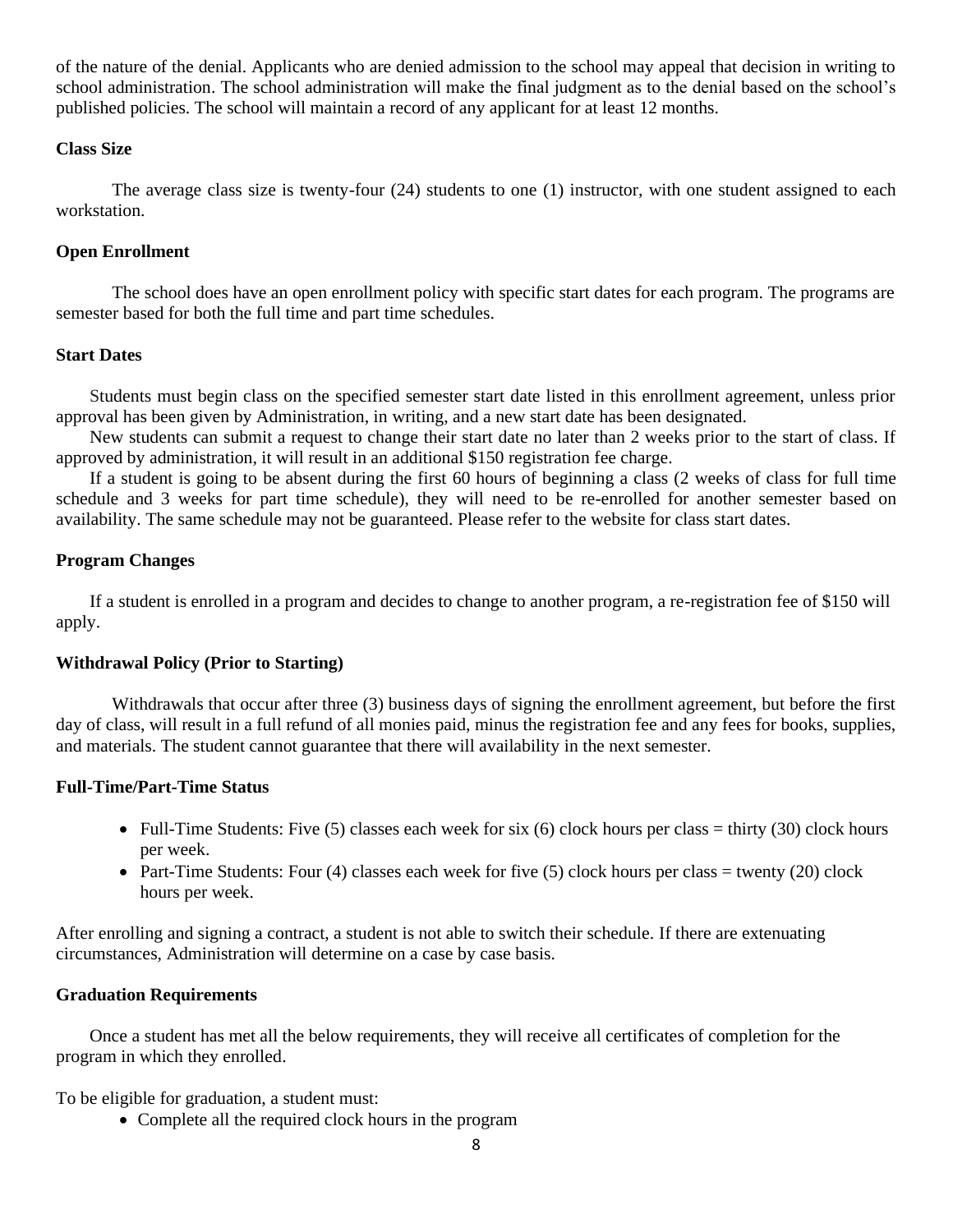- Pass all written and practical exams and complete all clinical (hands on) requirements
- Pay all tuition costs or make satisfactory arrangements for payment of all monies owed to the school
- Provide all required documentation

All students who have completed their required clock hours by their program's contracted end date will receive their program certificates and graduation paperwork on graduation day.

Any students who have not completed their required program clock hours will not be given any certificates or paperwork until all hours have been completed. Once hours are completed, students will be able to pick up their certificates on the next business day during a pickup window from 10 AM until 4 PM. If they are unable to pick up their certificates, the school will mail all program certificates and paperwork to the student.

If students are not completed with their required hours by the contracted end date and/or graduation date, they may be required to stay additional days to complete hours. The student will be given available make up days by Administration. Regardless of how many hours a student may need to complete their program hours, they will be required to stay the full day.

# **Academic Calendar, Observed Holidays, and Hours of Operation**

The academic calendar follows the calendar year (January through December).

# **Observed Holidays:**

New Year's Day Martin Luther King, Jr. Day President's Day Spring Break

Good Friday Memorial Day Fourth of July Labor Day

Columbus Day Veteran's Day Thanksgiving Break Christmas Break

\*\*Other/Additional holidays may be announced\*\*

# **School Hours of Operation**

| <b>Office Hours</b>    | $Monday$ – Thursday | $(9:00 a.m. to 5:00 p.m. (Friday until 4:00 p.m.)$ |
|------------------------|---------------------|----------------------------------------------------|
| Day Classes            | $Monday - Friday$   | $9:00$ a.m. to 3:30 p.m.                           |
| <b>Evening Classes</b> | $Monday$ – Thursday | $(4:00 \text{ p.m. to } 9:00 \text{ p.m.})$        |

Note: The school reserves the right to alter class schedules, change instructors, change the sequence of instruction, change to include hybrid learning (online distance learning), change class hours, graduation requirements, change any fees, or to make other changes deemed necessary or desirable, giving a notice of change when possible. If the school is closed due to weather or other extenuating circumstances, it may affect the hours of operation.

# **Transfer Policy**

# **Transferring Hours/Credits to BHI**

No hours will be accepted towards a program unless the student has a license from the state of Florida. Out of state licenses are not accepted toward the programs.

• Cosmetology: Active (current) license plus transcripts from previous school: 60 hours maximum will be accepted towards the Facial Skincare or Medical Aesthetician program. This is approximately \$1,200 deducted from the cost of tuition.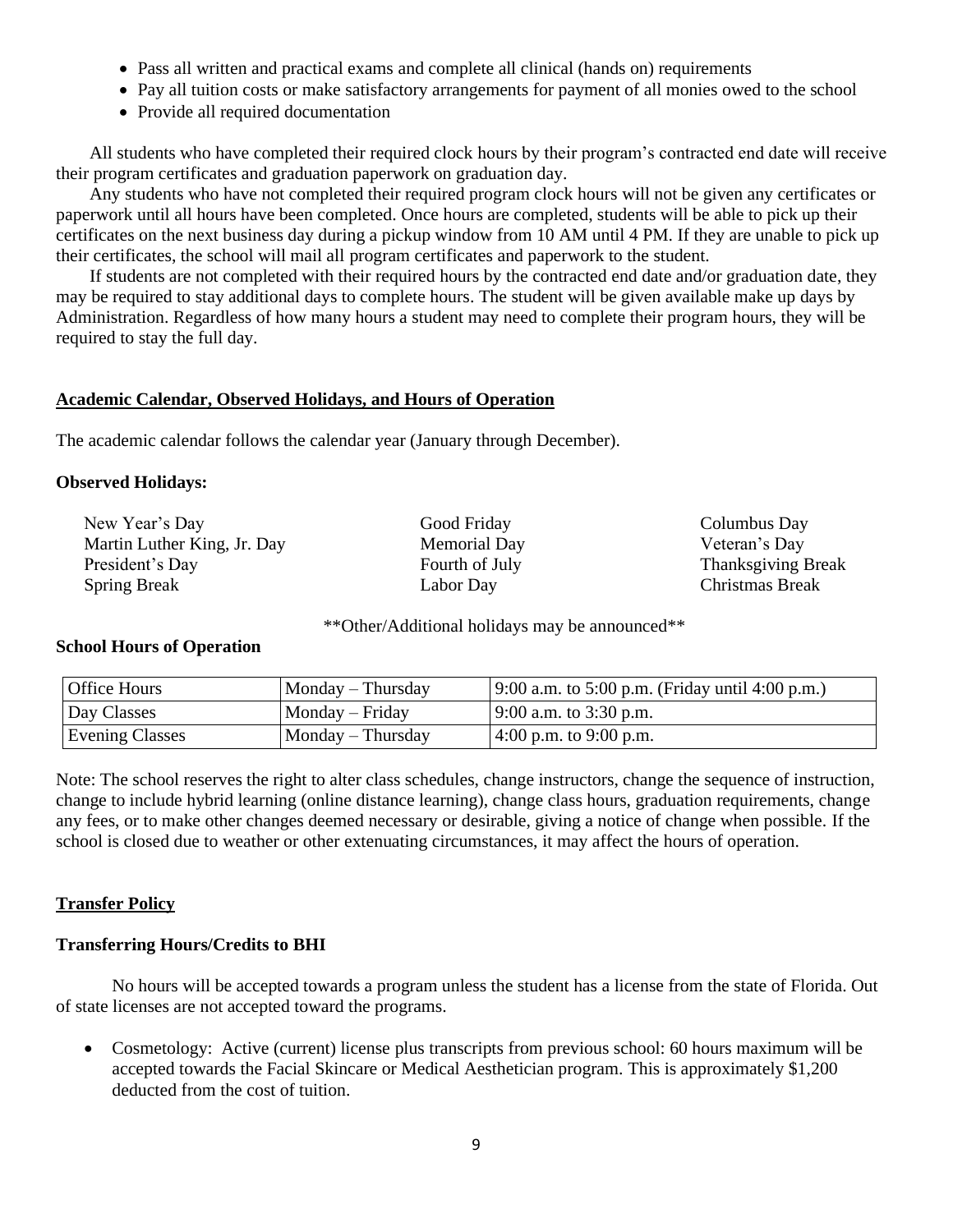- Facial/Skincare: BHI will accept current Florida Facial Skincare License towards the Medical Aesthetician program. (Potential students will have to take Electrolysis & Laser)
- Electrologist License: BHI will accept active Florida Electrologist License towards the Medical Aesthetician program (Potential students must take Facial Skincare program)
- Full Specialist License: BHI will accept active Full Specialist License towards the Medical Aesthetician program. (Potential students must take Electrolysis & Laser program)

## **Transferring Credits to Other Institutions**

The transfer of credits from Beauty and Health Institute to other schools is at the sole discretion of the receiving institution. Students should confirm in advance whether credits will be accepted by another institution in the event they plan to continue their education after leaving Beauty and Health Institute.

## **Transferring License(s) to and from Out of State**

Students seeking to obtain licensure from another State during or after completing their education at the Beauty and Health Institute must do their own research regarding their desired state requirements. Beauty and Health Institute will not be responsible for counseling students on the license requirements for other states nor do we offer endorsement for students transferring their license to Florida.

## **Tuition and Fees**

## **Electrolysis & Laser Program Cost – 320 Clock Hours**

| Tuition                              | $\$\,7.950$ |
|--------------------------------------|-------------|
| Registration Fee (non-refundable)    | 150         |
| Books and Materials (non-refundable) | 450         |
| <b>Total Program Cost</b>            | \$8,550     |

# **Facial/Skin Care Specialist Program – 320 Clock Hours**

| Tuition                                                | ,500    |
|--------------------------------------------------------|---------|
| Registration Fee (non-refundable)                      | 150     |
| Books and Materials (Text & Supplies) (non-refundable) | \$350   |
| <b>Total Program Cost</b>                              | \$8,000 |

## **Medical Aesthetician Program – 640 Clock Hours**

| Tuition                                                | \$14,000 |
|--------------------------------------------------------|----------|
| Registration Fee (non-refundable)                      | \$150    |
| Books and Materials (Text & Supplies) (non-refundable) | \$800    |
| <b>Total Program Cost</b>                              | \$14,950 |

## **Replacement Books and Material Fees**

| Milady Standard Esthetics: Fundamentals, Workbook for Professional Estheticians, $\&$   \$350 |               |
|-----------------------------------------------------------------------------------------------|---------------|
| <b>Facial Skincare Supplies</b>                                                               |               |
| Milady's Hair Removal Techniques: A Comprehensive Manual & IBEC Study Guide:                  | $\frac{$450}$ |
| Electrology plus Laser                                                                        |               |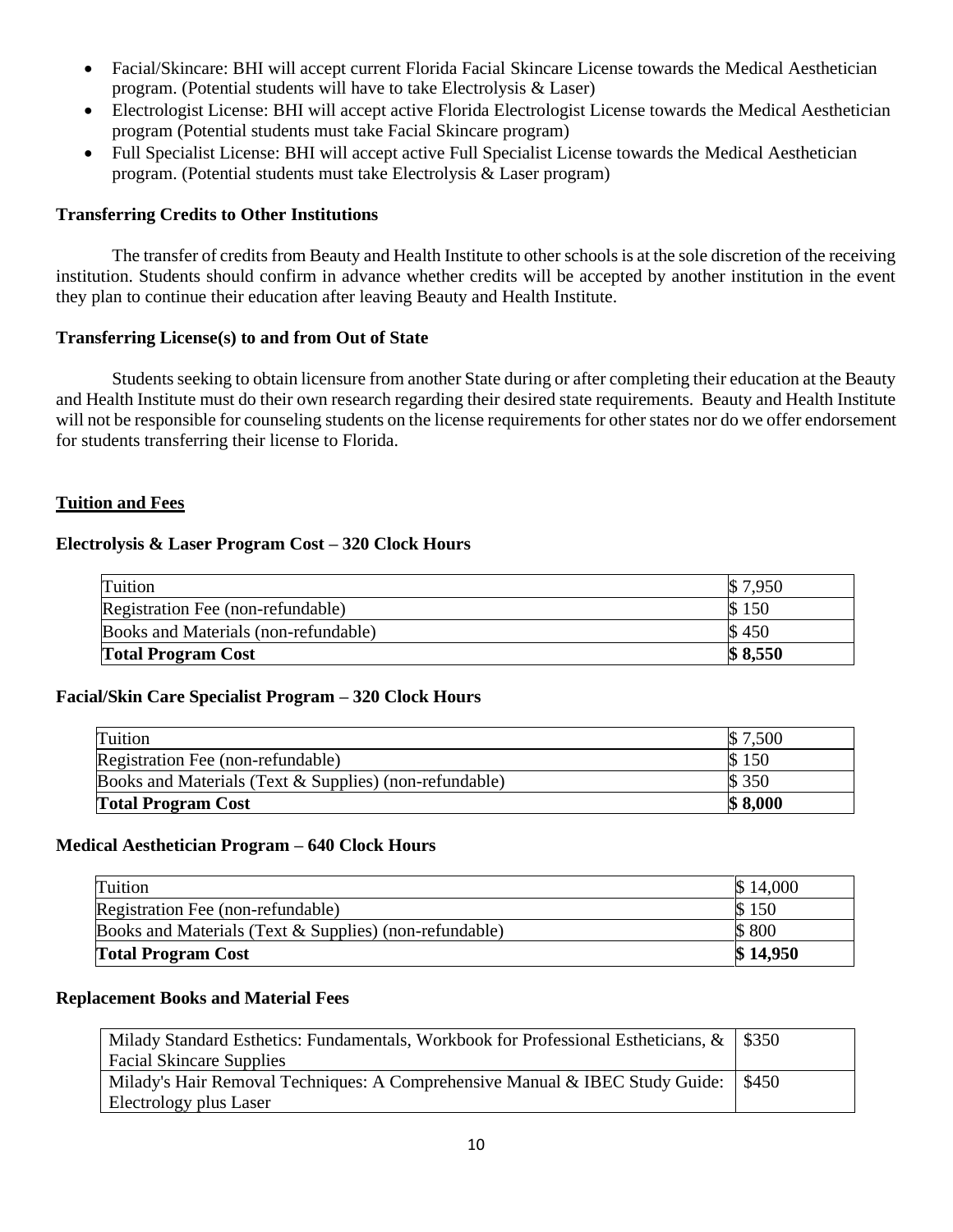# **Other Costs**

Students are required to purchase school uniforms, which are scrubs and closed toe shoes. The student may also be required to have miscellaneous supplies, including a laptop or tablet. These items are not included in the cost of tuition.

## **Payment Options**

Below is a list of financial loan options for those who qualify:

- **1. Monthly Financing (Minimum Credit Score Required & Zero Down Payment)** This option allows \$0 down but is subject to a credit check. Students must fill out the application and receive approval prior to enrollment.
- **2. Monthly Financing (No Credit Check & 20% Down Payment)** This option requires no credit check. Students are automatically approved with a 20% down payment for the cost of the program. For those financing, beyond length of program, then you are subject to a 15% fixed interest. All payments are made by ACH and students must provide bank information. (ACH is an electronic fund transfer. No credit or debit cards are used.)
- **3. Monthly Cash Payment** Full cost of program is paid by graduation. The down payment is the first monthly payment, and no credit check is required. All payments are made by ACH and students must provide bank information. (ACH is an electronic fund transfer. No credit or debit cards are used.)

# **Financial Aid**

Title IV financial aid is currently not available.

# **Educational Programs**

## **General Curriculum**

Each program has a curriculum that encompasses the expected current standards of the aesthetics industry. Periodically each curriculum is reviewed and updated as the industry advances. Each student is provided with a program curriculum that they will be trained on while enrolled in the school. Should any changes or updates be made to any of the programs, previous students should have the understanding that the industry is constantly evolving as time progresses and they may have been taught slightly different material. Beauty and Health Institute will not be responsible for re-training past students on updated material as it is the student's responsibility to keep up with evolving industry standards after graduation.

## **Program Identification and Prefixes**

Each program is identified by an alpha prefix and courses within that program are identified by the same prefix. The school does not participate in the Florida Common Course Numbering System. The alpha prefixes and course identification numbers used by the school are not meant to indicate that the programs and courses we offer are transferable within the Florida Common Course Numbering System.

| <b>Programs</b>      | <b>Prefix</b> | <b>Total Clock Hours</b> |
|----------------------|---------------|--------------------------|
| Electrolysis & Laser | EL            | 320                      |
| Facial/Skin Care     | FAC           | 320                      |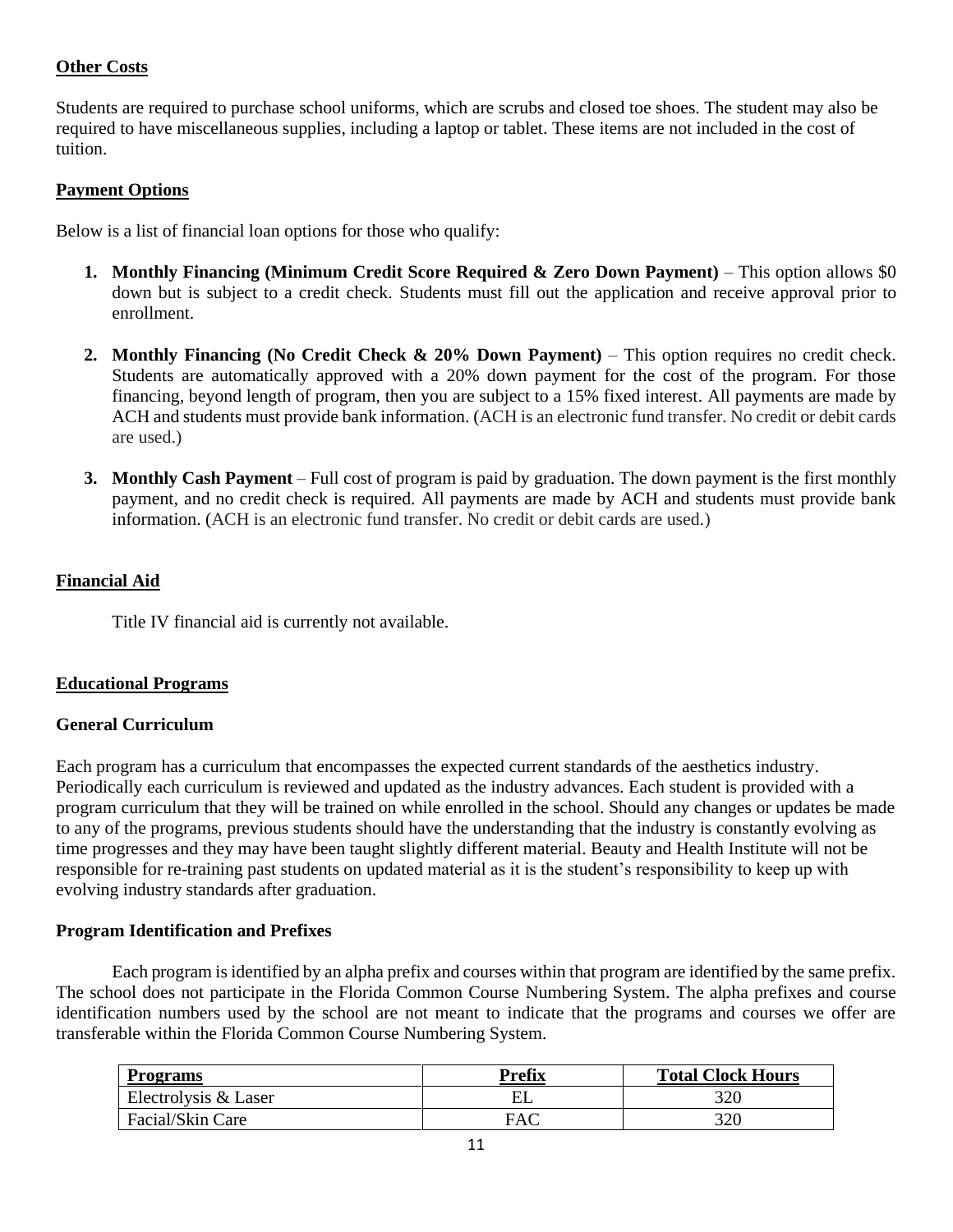| Medical<br>Aesthetician<br>- 71<br>v<br>LVJZ A<br>ີ່ |
|------------------------------------------------------|
|------------------------------------------------------|

## **Electrolysis & Laser – 320 Clock Hours – Diploma Program**

The program's objective is to prepare students to meet the educational requirements set forth by the Florida Department of Health, Electrolysis Council Rule, Chapter 64B8-53, FAC. Upon successful completion of this program, students are prepared to sit for the Florida Department of Health, Electrolysis Council's Licensing Exam and after passing the exam, be employed as a licensed electrologist.

## **Program Description & Objectives**

The program follows the curriculum concepts listed in the Florida Department of Health, Electrolysis Council Rule, and Chapter 64B8-53. The program includes hair removal skills and techniques by providing students a hands on-practical learning experience in the classroom and/or spa rooms under the supervision of a qualified Florida licensed Electrolysis & Laser instructor. Practical learning is correlated with didactic instruction. One hundred and twenty (120) clock hours of instruction will be in theory (academic instruction), and two hundred (200) clock hours will be in a clinical application setting.

The curriculum includes legal and ethical responsibilities, verbal and written communication, principles of office management, patient physical comfort, sanitation and safety functions, principles of electrolysis techniques, principles of infection control (HIV/AIDS and hepatitis), systems of the body, biology of hair growth, understanding and following the client's plan of care, principles of client assessment, and a review for the State License Exam. Training will be limited (by Council Rule) to only universally accepted procedures of electrolysis.

## **Electrolysis & Laser Program Breakdown by Course**

The program breakdown by course listed below meets the standards set forth in Rule 64B8-53.002, FAC, Curriculum Standards for Electrolysis & Laser Training Programs.

|                                  | <b>Theory: 120 Clock Hours</b>              | <b>Hours</b>   |
|----------------------------------|---------------------------------------------|----------------|
| EL-101                           | <b>Introduction to Electrolysis</b>         | 15             |
| EL-102                           | Use of Electricity in Hair Removal          | 5              |
| EL-103                           | Laser and Light-Based Hair Removal Physics  | 5              |
| EL-104                           | <b>Laser Safety and Precautions</b>         | 5              |
| EL-105                           | The Integumentary System                    | 6              |
| EL-106                           | The Circulatory and Nervous Systems         | 6              |
| EL-107                           | The Endocrine System and Diseases           | 6              |
| EL-108                           | The Biology of Hair Growth                  | 10             |
| EL-109                           | <b>Skin Assessment</b>                      | 20             |
| EL-110                           | Blood-borne Pathogens (HIV/AIDS, Hepatitis) | 5              |
| EL-111                           | Microbiology of the Skin                    | $\overline{7}$ |
| EL-112                           | Clinic and Office Management                | 5              |
| EL-113                           | Florida Statutes and Rules for Electrolysis | 5              |
| EL-114                           | Consultations                               | 20             |
| <b>Clinical: 200 Clock Hours</b> |                                             |                |
| EL-115                           | Probe holder and Forceps Skills             | 5              |
| EL-116                           | Insertions                                  | 15             |
| EL-117                           | Sanitations/Sterilization Procedures        | 10             |
| EL-118                           | Laser and Light-Based Equipment Training    | 15             |
| EL-119                           | Thermolysis Equipment Training              | 10             |
| EL-120                           | <b>Blend/Galvanic Equipment Training</b>    | 10             |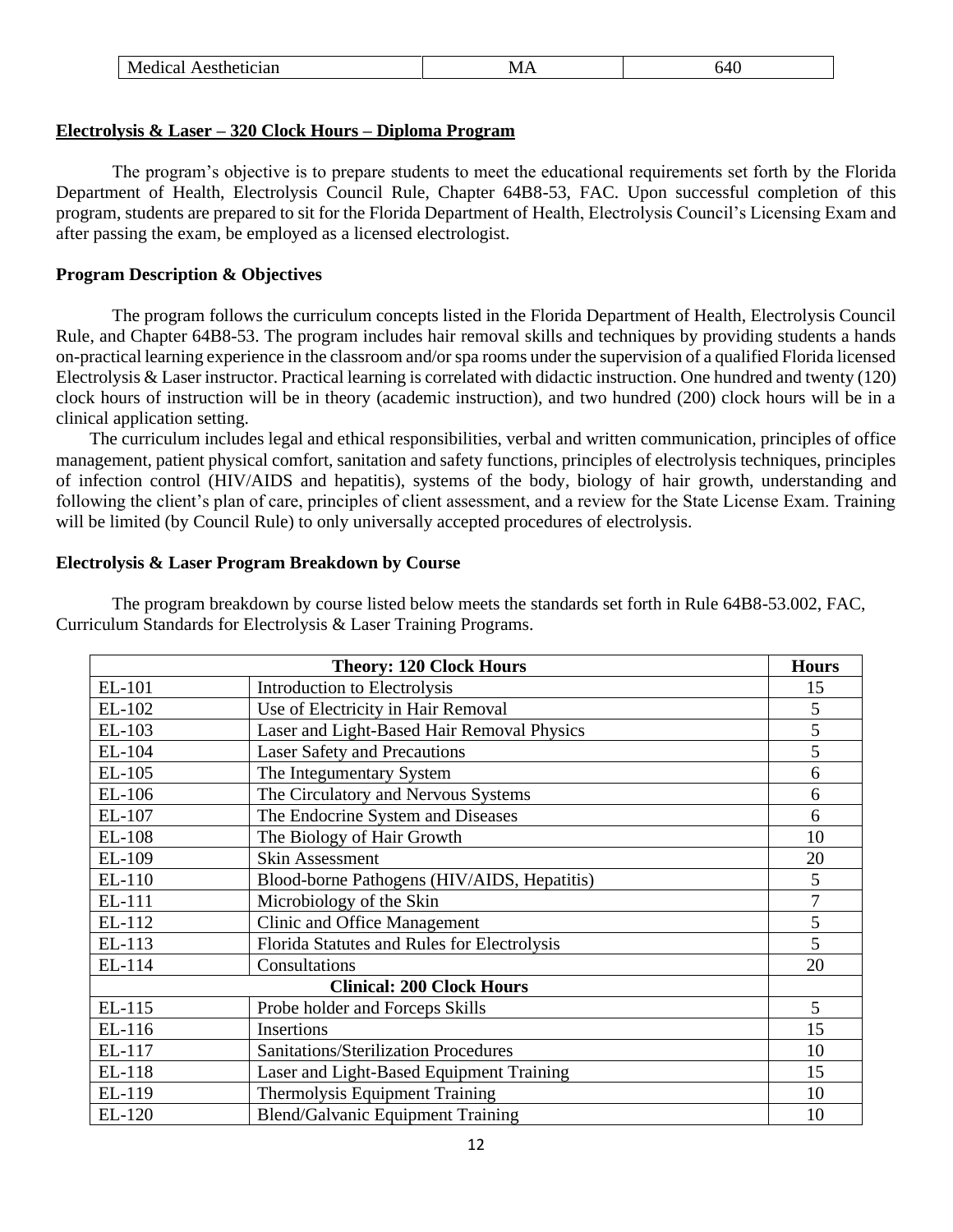| EL-121             | <b>Client Pre/Post Treatment</b>                     | 10  |
|--------------------|------------------------------------------------------|-----|
| EL-122             | <b>Client Assessment</b>                             | 15  |
| EL-123             | <b>General Treatment Procedures (All Modalities)</b> | 80  |
| EL-124             | Consultations (Clinical)                             | 15  |
| EL-125             | Visuals/Library                                      |     |
| $EL-126$           | Review/Exam Preparation                              | 10  |
| <b>Total Hours</b> |                                                      | 320 |

#### **Electrolysis & Laser Standards**

If a student should fail the State of Florida Electrolysis Exam given by the Florida Electrolysis Council, the student will be permitted to return to the school for ten (10) additional clock hours of tutorial training at no cost to the student. The Beauty and Health Institute offers an Electrolysis & Laser program that prepares the student to meet the educational requirements of the Florida Department of Health, Electrolysis Council and the curriculum outlines of the Electrolysis Council Rule, Chapter 64B8-52 and 53, FAC. Upon successful completion of the program, the student is prepared to sit for the Florida Electrolysis Council Exam to become licensed as a Florida licensed electrologist. The program prepares student with 120 clock hours of classroom training (theory), and 200 clock hours of instruction in a clinical setting (lab applications). The classroom and lab training are given under the supervision of an electrologist licensed by the state of Florida.

## **Facial/Skin-Care Specialist – 320 Clock Hours – Diploma Program**

The program objective is to prepare a student for an entry-level position as a licensed facial/skin-care specialist. Instruction is designed to qualify students for employment upon successfully obtaining a Facial Specialist Certification from the Florida Board of Cosmetology.

#### **Program Description & Objectives**

The program is designed to meet the educational requirements set forth by the Florida Department of Business and Professional Regulation, Division of Professions, Board of Cosmetology.

The program focuses on broad, transferable skills and stresses understanding and the ability to demonstrate the elements of planning, management, and finance essential in the cosmetology industry alongside the technical and production skills underlying such principles as labor, community, health, safety, and environmental issues.

The program includes 75 clock hours of classroom (theory/didactic) instruction and 245 clock hours of instruction in a clinical setting (lab applications). The latter includes 40 clock hours of facial services, which are defined as services involving manipulation (massage) of a client's face by hands-on or electrical techniques. The services performed by the student include techniques involving skin care and hair removal.

The basic program follows the curriculum concepts listed in the Florida Department of Education, Curriculum Frameworks and Program Standards. The program includes instruction in communication, leadership, human relations and employability, safe and efficient work practices, Florida cosmetology laws and rules, acquisition of knowledge of the facial skincare specialist and related chemistry, bacteriology, anatomy and physiology, art of makeup, and development of skills in performing manipulative and electrical techniques required in the practice of a facial skincare specialist.

Upon successful completion of 320 clock hours of instruction designed to meet the learning objectives set forth in Rules 61G5-22.004(2), 61G5-22.005(2), and 61G522.006(2), FAC, The Beauty & Health Institute will issue a diploma in the specialty of facials. The services that are required by Rule are facials that include skincare and hair removal. In accordance with Florida statute 477.0201, the graduating student (with the help and direction of the Beauty and Health Institute), will contact the Florida Board of Cosmetology, complete the necessary forms, present the certificate as proof of completing the 320 clock hours of the Facial Skincare Specialist Program including the HIV/AIDS requirement, pay the Florida Board of Cosmetology's initial registration fee, and will be registered by the Board of Cosmetology to practice as a licensed facial skincare specialist.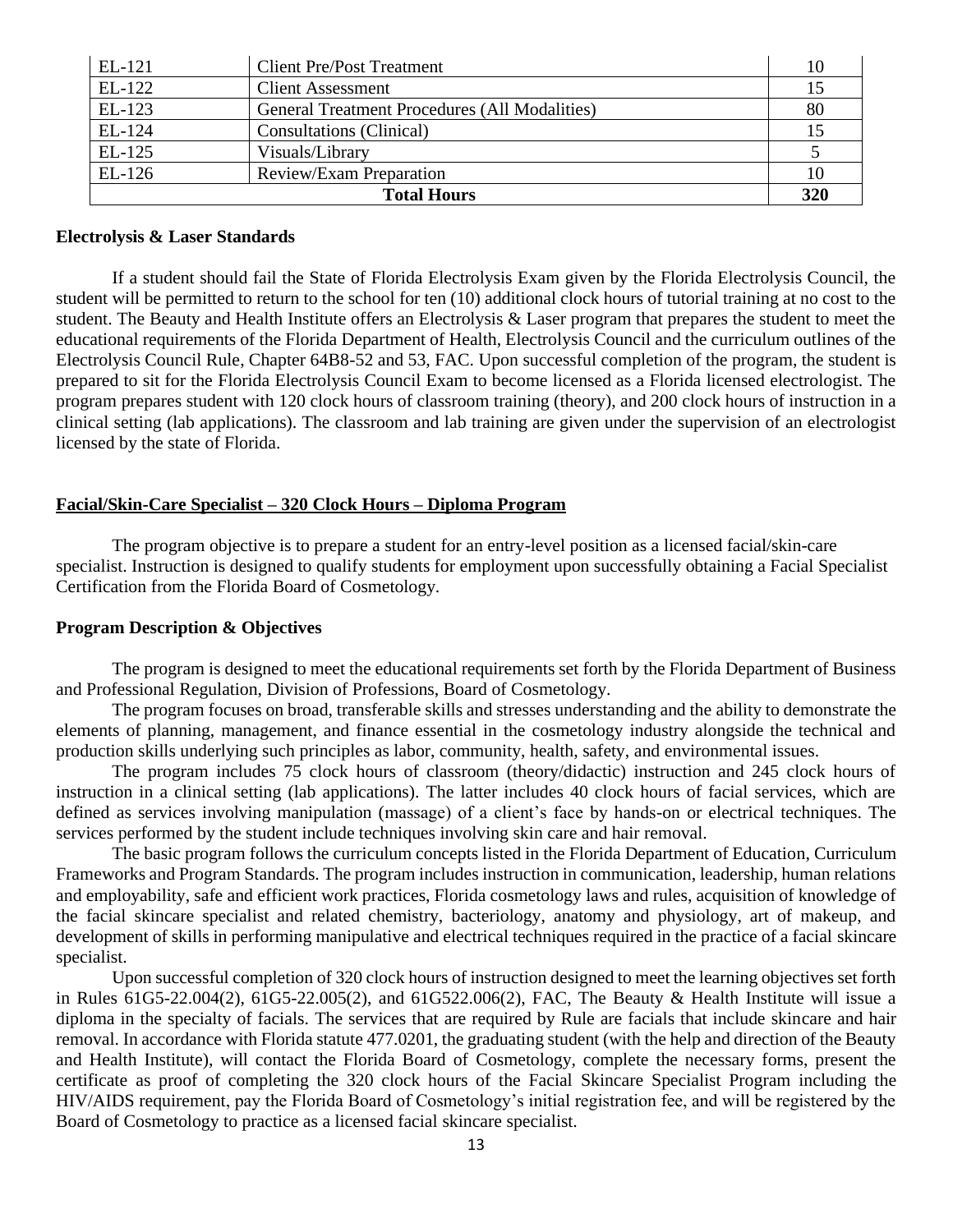# **Facial/Skin-Care Specialist Program Breakdown by Course**

The program breakdown by course listed below is designed to meet the standards set forth in Rules 61G5- 22.004(2), 61G5-22.005(2), and 61G5-22.006(2), FAC, and the completion of forty (40) clock hours of facial services. The program follows the standards set forth in the Curriculum Frameworks and Program Standards for Facial/Skin-Care Programs.

|                               | <b>Theory Breakdown:</b>                                 | <b>BHI Curriculum: 193</b><br><b>Hours</b> | <b>FL State Requirements:</b><br>149 Hours |
|-------------------------------|----------------------------------------------------------|--------------------------------------------|--------------------------------------------|
| <b>FAC-101</b>                | <b>Florida Laws and Rules</b>                            | 10                                         | 4                                          |
| <b>FAC-102</b>                | HIV and AIDS                                             | 8                                          | 4                                          |
| <b>FAC-103</b>                | Sanitation                                               | 10                                         | 10                                         |
| <b>FAC-104</b>                | Ethics                                                   | 4                                          | $\overline{2}$                             |
| <b>FAC-105</b>                | <b>Basics of Electricity</b>                             | 8                                          | $\overline{2}$                             |
| <b>FAC-106</b>                | Facial Techniques and Contraindications                  | 60                                         | 50                                         |
| FAC-107                       | <b>Product Chemistry</b>                                 | 8                                          | 8                                          |
| <b>FAC-108</b>                | Hair Removal                                             | 5                                          | 5                                          |
| <b>FAC-109</b>                | Makeup                                                   | $\overline{2}$                             |                                            |
| <b>FAC-110</b>                | Skin Theory, Disease and Disorders of the Skin           | 78                                         | 63                                         |
| <b>Clinical Breakdown:</b>    |                                                          | <b>BHI</b> Curriculum: 127                 | <b>FL State Requirements:</b>              |
|                               |                                                          | <b>Hours</b>                               | <b>71 Hours</b>                            |
| Facials (All Four Skin Types) |                                                          | 40                                         | 30                                         |
|                               | Set up, Use, and Maintenance of Electrical Devices       | $\overline{2}$                             |                                            |
|                               | Hair removal (Tweezing, Waxing, Threading, and Sugaring) | 10                                         | 10                                         |
| <b>Makeup Application</b>     |                                                          | 10                                         | 10                                         |
| Lash and Brow Tinting         |                                                          | 5                                          | $\overline{2}$                             |
| <b>Eyelash Application</b>    |                                                          | 12                                         | 12                                         |
| <b>Manual Extractions</b>     |                                                          | 6                                          | 6                                          |
| <b>Other Services</b>         |                                                          | 42                                         | N/A                                        |
|                               | <b>Total Hours</b>                                       | 320                                        | 220                                        |

#### **Facial/Skin-Care Specialist Standards**

Beauty and Health Institute offers a facial skincare specialist program that prepares students to meet the educational requirements of the Florida Department of Business and Professional Regulation, Division of Professions, Board of Cosmetology Rules, Chapter 61G5-22.004(2), 61G5-22.005(2), 61G5-22.006(2), FAC. The program follows the curriculum concepts listed in the Florida Department of Education, Curriculum Frameworks and Program Standards. The classes, lab training, and services are under the supervision of a cosmetologist license in the state of Florida. Topics that may be deemed as outside of the scope of the license are taught and practiced under the supervision of the school's Medical Director.

## **Medical Aesthetician – 640 Clock Hours – Diploma Program**

## **Program Description & Objectives**

The objective of the Medical Aesthetician Program is to prepare students for entry-level positions as licensed medical aestheticians. Upon completion of the program, students will have the knowledge required for success on the credentialing examination of their choice as well as skill competencies sought after in the field of medical aesthetics.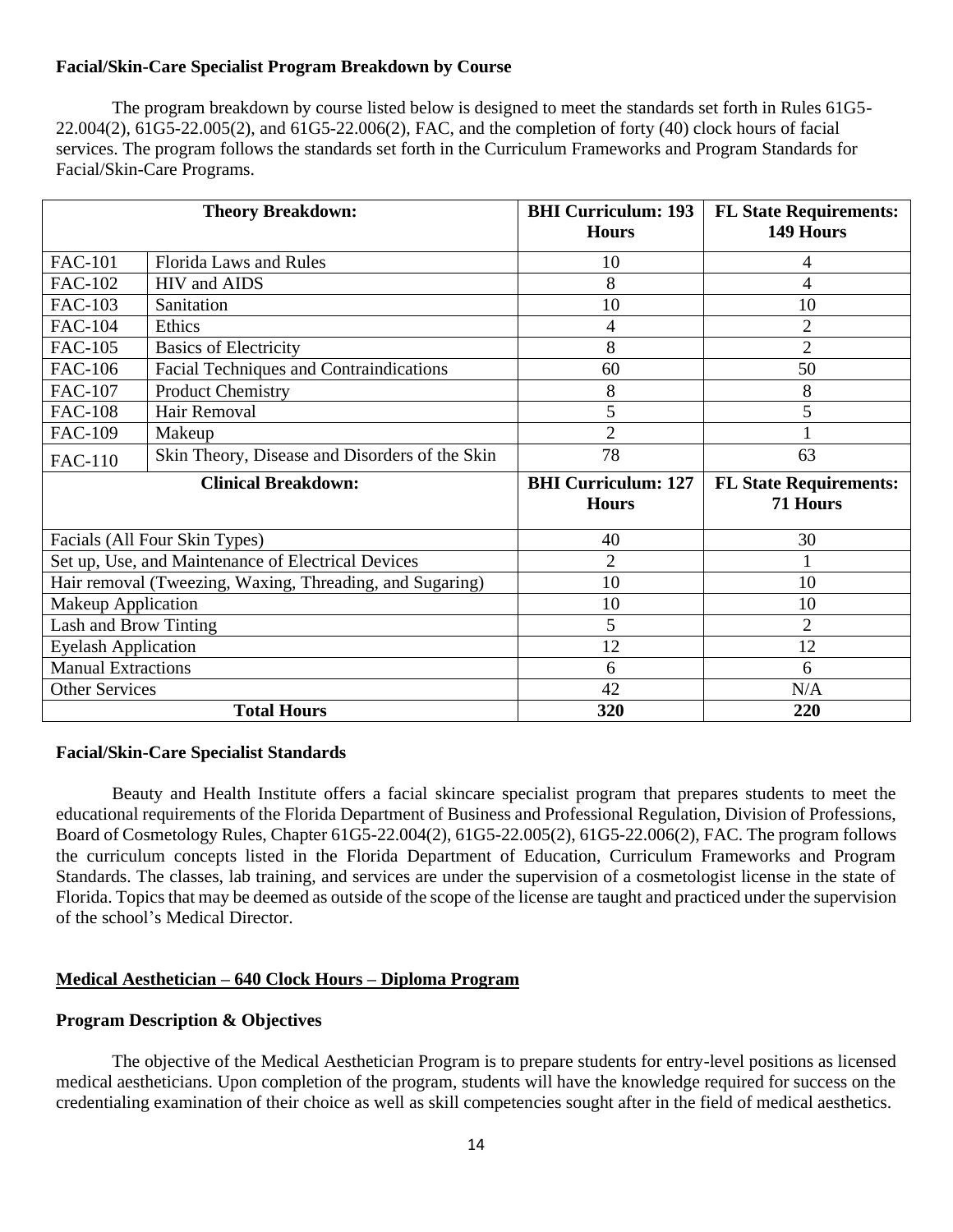The Medical Aesthetician Program is focused on teaching broad, transferable skills and stresses understanding and demonstration of the elements of skincare, including hair removal through electrolysis and laser techniques as well as facial services including makeup techniques. The program follows the curriculum concepts listed in the Florida Department of Health, Electrolysis Council Rule, Chapter 64B8-53 and the Florida Department of Business and Professional Regulation, Division of Professions, Board of Cosmetology.

The program blends theory with skills in a simulated laboratory setting under the supervision of qualified instructors licensed by the state of Florida. Clinical and simulated laboratory learning is correlated with didactic instruction. The program includes but is not limited to human relations and employability, legal and ethical responsibilities, principles of infection control (HIV/AIDS and hepatitis), first aid, verbal and written communications, principles of office management, client physical comfort, sanitation and safety functions, anatomy and physiology, principles of electrolysis techniques, biology of hair growth, understanding and following clients plan of care, principles of client assessment, and a review for the state licensing examinations. Electrolysis-specific training will be limited, per Council Rule, to only universally accepted procedures of electrolysis. The facial/skin-care component follows the curriculum concepts listed in the Florida Department of Education, Curriculum Frameworks and Program Standards and includes Florida cosmetology law and rules, acquisition of knowledge of facial/skin care and related chemistry, bacteriology, art of makeup, and development of skills in performing the manipulative and electrical techniques required in the practice of a facial/skin-care specialist.

In accordance with Florida statute 477.0201, Beauty and Health Institute will assist the graduating student in contacting the appropriate credentialing agency to complete the necessary forms required for application for licensure. The school will provide a certificate as proof of completing the program with the required number of clock hours.

|               | <b>Theory and Clinical Breakdown:</b>                | <b>Hours</b>   |
|---------------|------------------------------------------------------|----------------|
| <b>MA-101</b> | <b>Introduction to Electrolysis</b>                  | 15             |
| MA-102        | Use of Electricity in Hair Removal                   | 5              |
| MA-103        | Laser and Light-Based Hair Removal Physics           | 5              |
| <b>MA-104</b> | <b>Laser Safety and Precautions</b>                  | 5              |
| <b>MA-105</b> | The Integumentary System                             | 6              |
| MA-106        | The Circulatory & Nervous Systems                    | 6              |
| <b>MA-107</b> | The Endocrine System & Diseases                      | 6              |
| <b>MA-108</b> | The Biology of Hair Growth                           | 10             |
| MA-109        | <b>Skin Assessment</b>                               | 20             |
| <b>MA-110</b> | Blood Borne Pathogens (HIV/AIDS, Hepatitis)          | 5              |
| <b>MA-111</b> | Microbiology of The Skin                             | $\overline{7}$ |
| MA-112        | Clinic & Office Management                           | 5              |
| MA-113        | Florida Statutes & Rules for Electrolysis            | 5              |
| MA-114        | Consultations                                        | 20             |
| <b>MA-115</b> | Probe Holder & Forceps Skills                        | 5              |
| MA-116        | <b>Insertions</b>                                    | 15             |
| MA-117        | <b>Sanitation/Sterilization Procedures</b>           | 10             |
| <b>MA-118</b> | Laser and Light-Based Equipment Training             | 15             |
| MA-119        | Thermolysis Equipment Training                       | 10             |
| <b>MA-120</b> | Blend/Galvanic Equipment Training                    | 10             |
| <b>MA-121</b> | <b>Client Pre/Post Treatment</b>                     | 10             |
| <b>MA-122</b> | <b>Client Assessment</b>                             | 15             |
| MA-123        | <b>General Treatment Procedures (All Modalities)</b> | 80             |
| <b>MA-124</b> | <b>Consultations (Clinical)</b>                      | 15             |
| MA-125        | Visuals/Library                                      | 5              |
| MA-126        | Review/Exam Preparation for Electrolysis             | 10             |
| <b>MA-127</b> | <b>Introduction to Facial Skincare</b>               | 20             |

#### **Medical Aesthetician Program Breakdown by Course**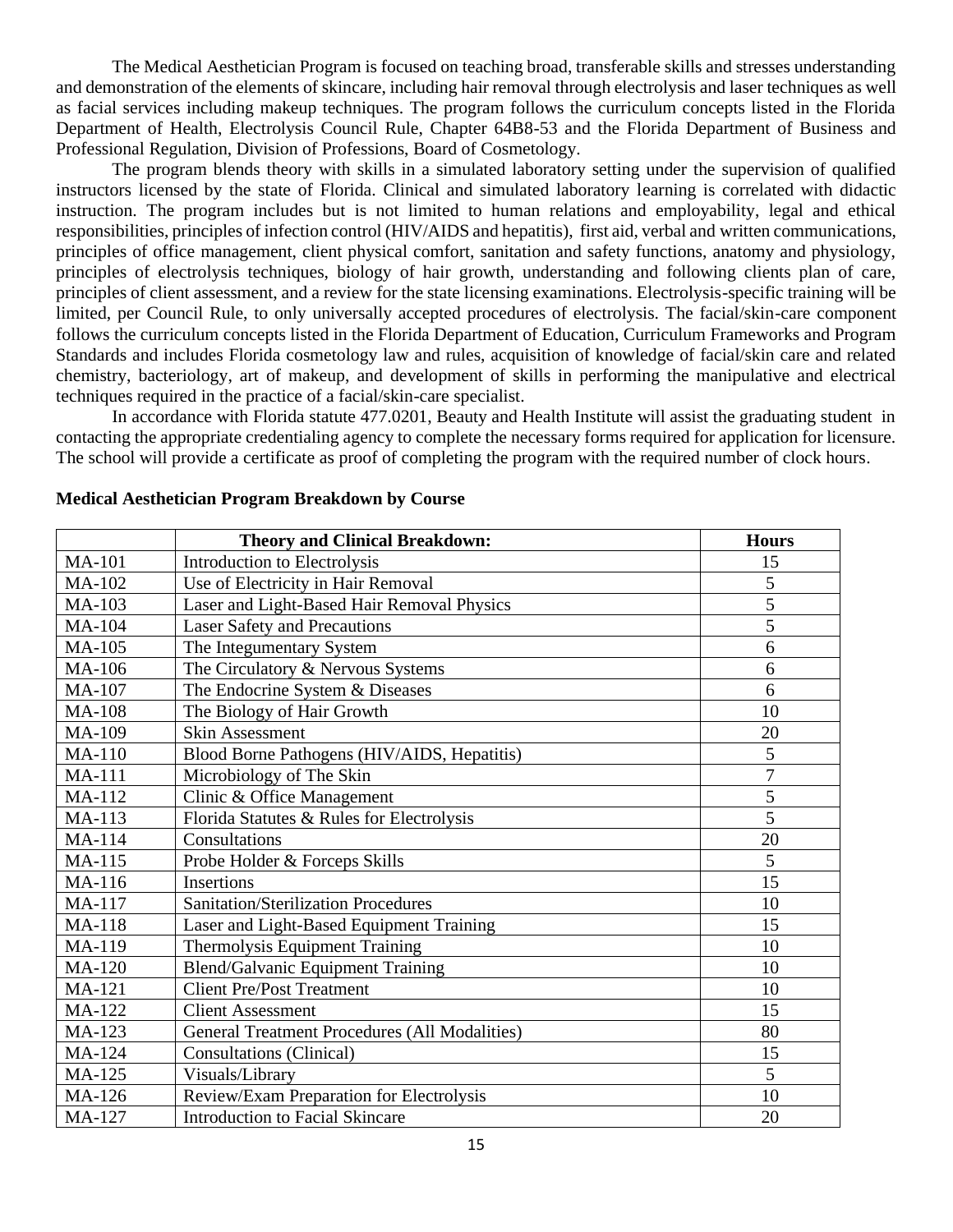| <b>MA-128</b> | Safe, Sanitary, and Efficient Work Practices   | 15  |
|---------------|------------------------------------------------|-----|
| MA-129        | Science of Grooming and Salon Services         | 15  |
| MA-130        | Florida Laws, Rules, and Statutes              | 10  |
| MA-131        | <b>Introduction to Performing Facials</b>      | 60  |
| MA-132        | <b>Facial Manipulation and Related Massage</b> | 60  |
| MA-133        | The Art of Makeup                              | 15  |
| MA-134        | <b>Facial Hair Removal</b>                     | 15  |
| MA-135        | The Application of Artificial Lashes           | 10  |
| MA-136        | Professional Development and Employability     | 10  |
| MA-137        | <b>Entrepreneurship and Management Skills</b>  | 10  |
| MA-138        | Required Services/Lab (Facial Skincare)        | 80  |
|               | <b>Total Hours:</b>                            | 640 |

## **Medical Aesthetician Standards**

Beauty and Health Institute offers a medical aesthetician program that prepares students to meet the educational requirements of the Florida Department of Health, Electrolysis Council, and the curriculum outlines of the Electrolysis Council Rule, Chapter 64B8-52 and 53, FAC, and the Florida Department of Business and Professional Regulation, Division of Professions, Board of Cosmetology Rules, Chapter 61G5-22.004(2), 61G5-22.005(2), 61G5-22.006(2), FAC. The program follows the curriculum concepts listed in the Florida Department of Education, Curriculum Frameworks and Program Standards. The classroom and lab training are under the supervision of an electrologist/facial/skin-care specialist licensed by the state of Florida. Topics that may be deemed as outside of the scope of the license(s) are taught and practiced under the supervision of the school's Medical Director.

#### **General Student Policies**

#### **Student Code of Conduct**

The following code of conduct has been adopted by Beauty and Health Institute to provide its students a pleasant and professional educational environment. The following are reasons that a student may be placed on probation or terminated. Enforcement of the below is subject to Administration's discretion.

- Noncompliance or failure to abide by all school policies as listed in this Catalog, enrollment agreement, and/or Student Code of Conduct
- Unprofessional conduct which might discredit the school
- Use of abusive language or profanity / Argumentative or Confrontational
- Excessive absences or tardiness / Leaving early / Leaving campus while clocked in / Not abiding by appropriate break times
- Cheating / Stealing / Theft / Dishonesty / Forgery / Plagiarism
- Bringing a firearm to school
- Harassment / Violence / Discrimination / Bullying / Intimidation (of any kind)
- Willful destruction of school property or another student's property
- Smoking or use of alcohol or illegal substances on school property
- Personal use of telephone or laptop during class (unless authorized by the staff)
- Verbal, physical, or mental abuse
- Not utilizing time to the fullest in class (i.e. sleeping, talking)
- Failure to maintain sanitary and proper sterilization procedures
- Disturbance that interferes with the concentration of other students
- Lack of respect for the instructors, administration, and/or other students (ex: shouting, cursing, etc.)
- Failure to follow directions given by instructor and/or administration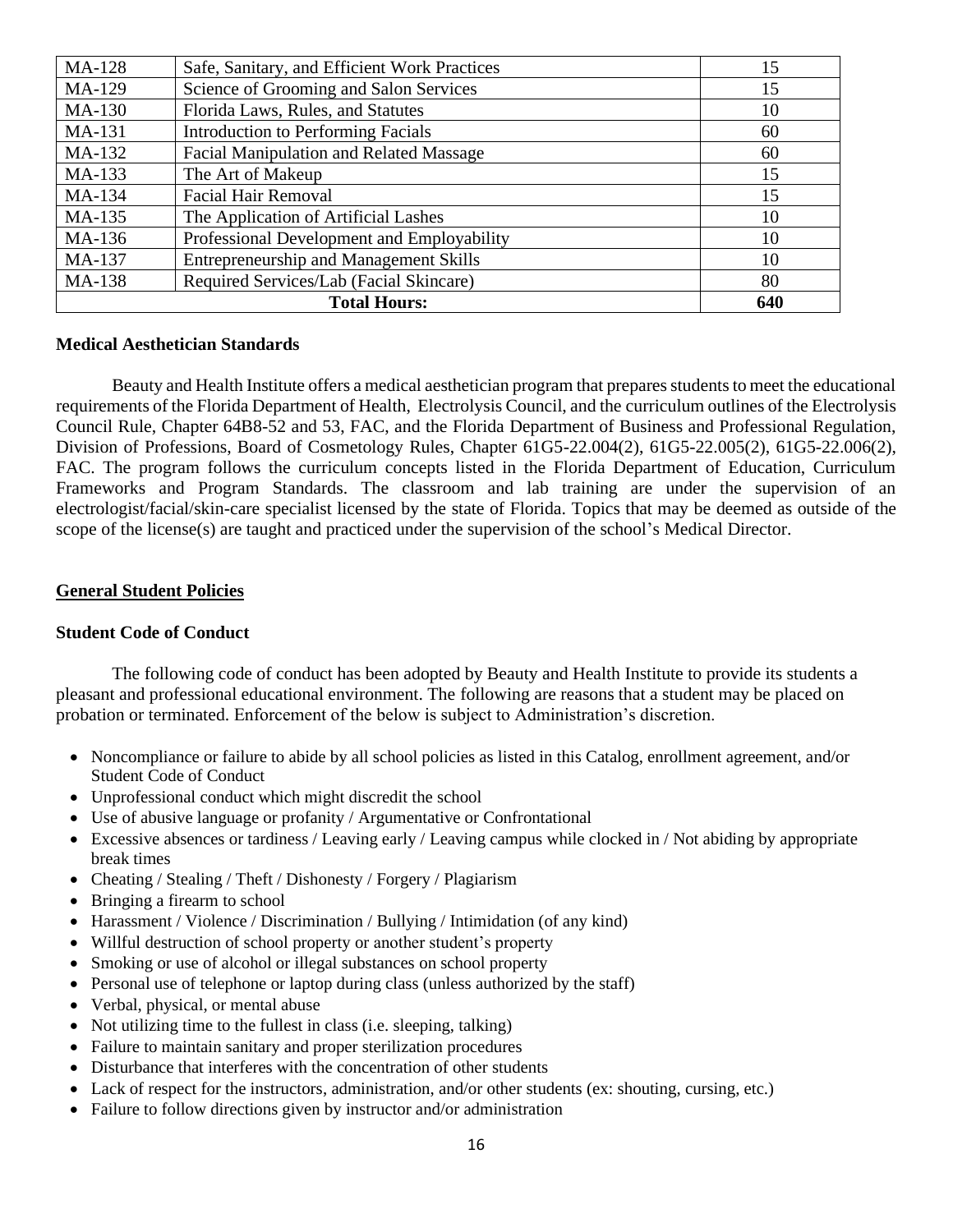- Failure to pay tuition/fees
- Possession, use, or sale, of any illegal substance or alcohol on school property
- Lack of knowledge or ability to be taught minimum requirements
- Failure to comply with decision or action of management regarding any school policies

## **Student Responsibilities**

- Students are responsible for the care of school equipment and property.
- Students are responsible for professionally representing Beauty and Health Institute.
- Any books or materials that are lost or need to be replaced will be at the student's expense.

## **Dress Code and Hygiene (Hair & Nails)**

Students are expected to abide by all school, county, and State of Florida rules pertaining to hygiene and sanitation and should always be well groomed. Nails should be kept short and clean to allow students to participate in hands on training. Hair should be worn up or back from the face while students are performing services.

Students must wear the appropriate uniform during class. The required uniform is medical scrubs and closed toe shoes. The guidelines for the uniform are:

- Scrubs may be any color expect neon (although black is preferred).
- The top and bottom scrubs must match.
- No logos, writing, or animation are permitted on the scrubs.
- No pullover sweatshirts, hoodies, ponchos, hats, beanies, etc. are permitted.
- Students are permitted wear long sleeves under their scrub top. It must be a solid color.
- Shoes must be closed toe only.

## **Cell Phone Policy**

The possession and use of a cell phone or other electronic devices are welcomed at BHI according to the following guidelines:

- Electronic devices are welcomed on breaks
- Should be set to "silent" and kept out of sight in an inconspicuous location
- Only used in the classroom when part of the instructor's lesson activities

## **Attendance Policy**

Students are required to complete 100% of the total hours in the program. Attendance is taken daily. At all times, students must maintain 87% attendance on average. Students who are absent for legitimate reasons must provide appropriate documentation. Students are responsible for keeping track of their own hours.

## **Maximum Absent Days**

Students are only able to miss a certain number of days for each program. The number of days that a student can be absent is based on the average number makeup days per month. If a student has planned time off, they should sign up for makeup hours immediately. The available makeup days decrease each month. If students are absent more than the maximum number of days, they may be in violation of the attendance policy, may be subject to disciplinary action, may be re-enrolled for another semester, or may only be provided weekend make up days in order to graduate. Administration may also place the student on Leave of Absence if the student is absent for more days than are available to make up. For any absences due to COVID-19, the student's enrollment contract will only be extended for the amount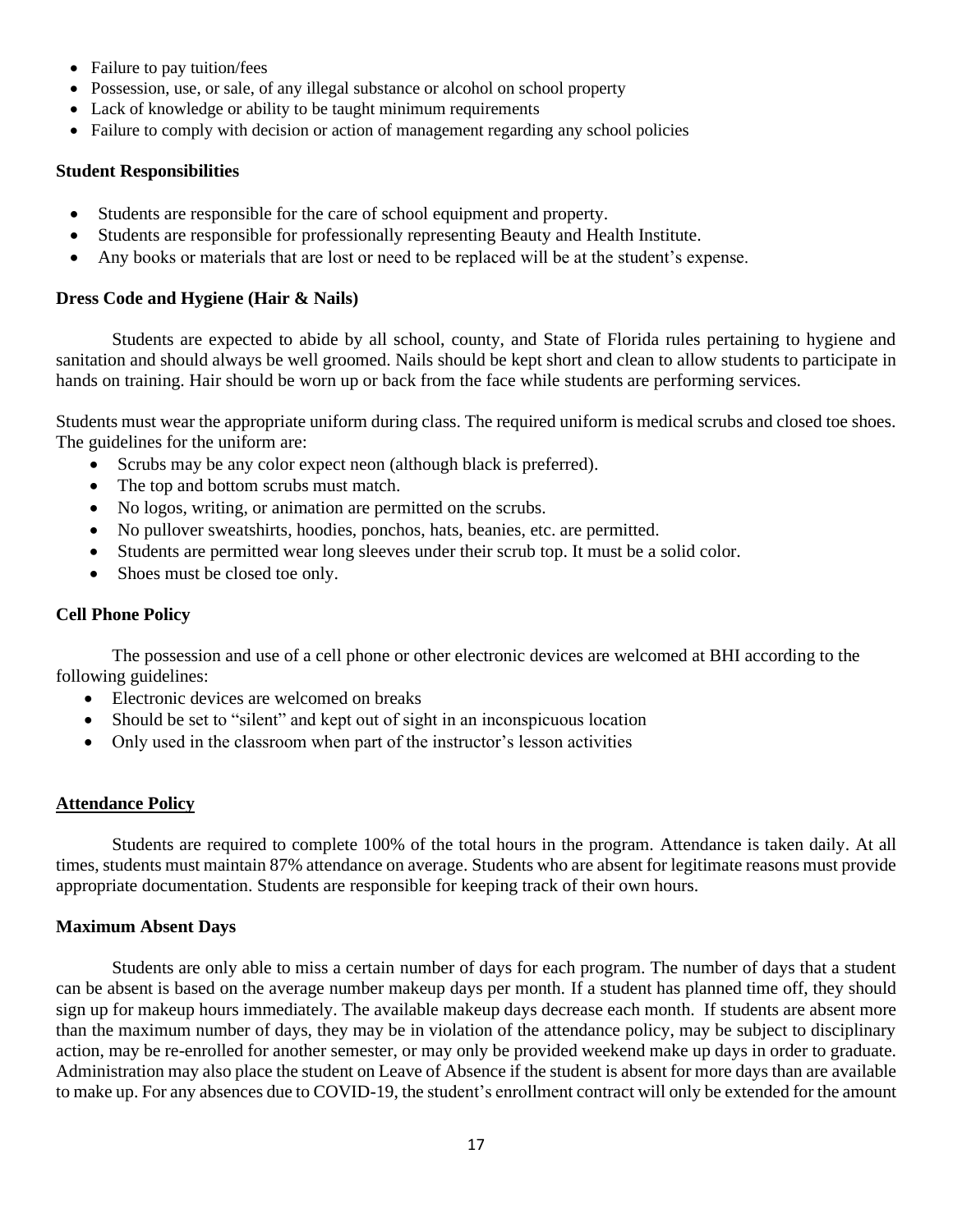of days the student was absent due to quarantining. Any other absent days will be counted against the student's scheduled hours. Students are expected to utilize all weekend make up classes prior to their contract being extended.

| <b>Full Time Schedule</b> |                       |                            |                             |
|---------------------------|-----------------------|----------------------------|-----------------------------|
| Program                   | <b>Program Length</b> | <b>Maximum Days Absent</b> | <b>Maximum Hours Absent</b> |
| Electrolysis & Laser      | 11 weeks              | 5 days                     | 30 hours                    |
| <b>Facial Skincare</b>    | 11 weeks              | 5 days                     | 30 hours                    |
| Medical Aesthetician      | 22 weeks              | 10 days                    | 60 hours                    |

| <b>Part Time Schedule</b> |                       |                            |                             |
|---------------------------|-----------------------|----------------------------|-----------------------------|
| Program                   | <b>Program Length</b> | <b>Maximum Days Absent</b> | <b>Maximum Hours Absent</b> |
| Electrolysis & Laser      | 16 weeks              | 6 days                     | 30 hours                    |
| <b>Facial Skincare</b>    | 16 weeks              | 6 days                     | 30 hours                    |
| Medical Aesthetician      | 32 weeks              | 12 days                    | 60 hours                    |

## **Attendance Guidelines**

- Students are required to complete 100% of the total hours in the program.
- Students enrolled in MA must complete all hours in the first half of the program (semester) before starting the next half of the program (semester).
- If enrolled in MA, the next portion of the program will start the following semester after the student finishes the first half of the program.
- Attendance is taken daily.
- At all times, students must maintain 87% attendance on average.
- Students who are absent for legitimate reasons must provide appropriate documentation.
- Students are responsible for keeping track of their own hours.
- Students are only able to miss a certain number of days for each program.
- Students can only make up time on the assigned Saturday make up days.
- Students who miss more days than available make up days, will be dismissed or placed on LOA per Administration's discretion based on the excused/unexcused absences policy.
- Students should not be on campus outside of their scheduled class hours. Exceptions are made based on Administration's discretion. For example, if a student wants to receive a service, they should contact Administration first to receive approval.)

# **Clocking In & Out Policy**

All programs are based on clock hours as opposed to credit hours. One clock hour is 50 minutes in the presence of a qualified instructor. The school uses decimal time to record the minutes.

If any student clocks in early, it will not result in additional time being counted. The hours toward the program will start at the commencement of class. Clocking in early will automatically round your time to the class start time. If any student stays past the end of class, it will not result in additional time being counted and the time will be rounded down. Students are expected to be present from the start of class until the class ends.

## **Tardiness / Leaving Class Early**

Students are expected to be in class on time and for the full length of class. Tardiness is considered being over 5 minutes late to class. The first time a student is tardy, they will receive a warning email from the school. The second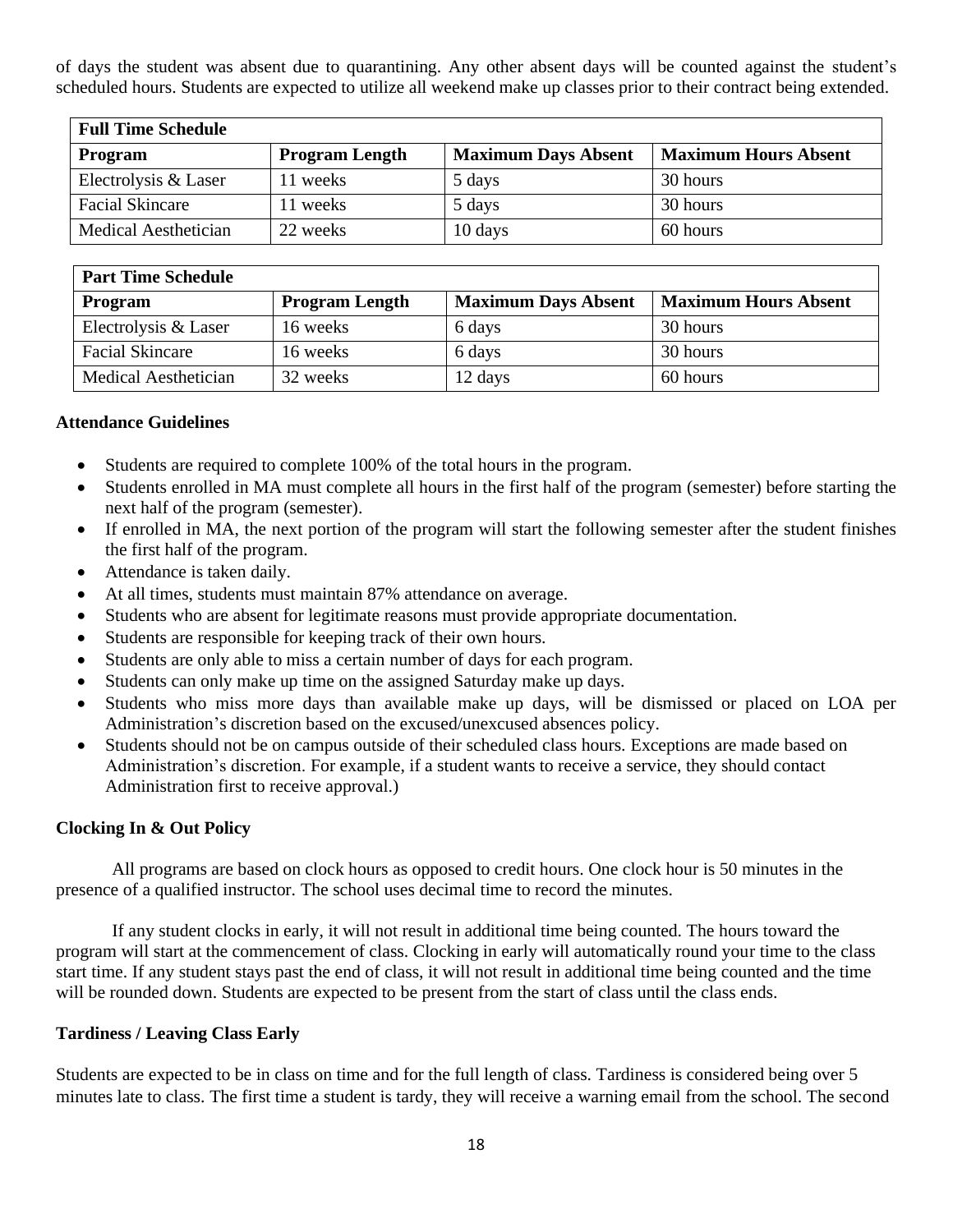tardy and any after, will result in the student receiving formal tardy warning letters. A student can only receive up to three (3) formal tardy warning letters before they will be dismissed from the school.

If the tardy is excused, the student will not be written up. Excused tardies should be approved in advance by Administration. The student is responsible for providing the excused documentation. Administration has the sole discretion regarding student probation or dismissal. Students who are dismissed for excessive tardiness or excessive absenteeism as defined in this catalog will not receive a refund of tuition monies paid.

Students who leave class before the scheduled class end time will be in violation of the attendance policy. Anytime a student arrives to class late or leaves class early, it should be approved in advance by the instructor or Administration. The minutes/hours missed are expected to be made up by signing up for Saturday makeup classes. Unexcused absences will be subject to the makeup hour fee. Students are expected to sign up for the next available makeup class on the website. If a student does not promptly register for the next available make up day, they may be subject to receiving a warning letter based on the Student Code of Conduct.

All students are given a 5 minute grace period before they are considered tardy. However, the 5 minute grace period does not mean any time is counted toward their program. It only means that the student will not be considered tardy until the clock is 5 minutes or more past the beginning of class. Any missed minutes are expected to be made up and the 5 minute grace period does not allow this time to be waived on the student's time clock.

Example:

| Time In:    | <b>Time Out</b> | Total |
|-------------|-----------------|-------|
| .04:06 PM 1 | 09:00 PM        | 490   |

For this example, the student is scheduled for class at 4:00 PM. The student clocked in 6 minutes late, so they did not get the full 5 hours for the class. The student is considered tardy since they are past the 5 minute grace period and the minutes they were late will need to be made up as they accumulate. Over time, this can add up to hours missed and will result in not graduating on time.

# **\*\*\*Student must complete 100% of the clock hours of the program they are scheduled in. Any missed minutes or hours will need to be made up in order to graduate from the program.\*\*\***

#### **Scheduled Breaks**

Students are given a 30 minute meal break for both the full time and part time schedule. No other breaks are permitted, and students should be in the classroom at all times. Students are not permitted to leave campus other than for the 30 minute meal break. If any student leaves campus without clocking out, Administration will manually clock them out and they will not receive credit for the time they were off campus.

#### **Leave of Absence (LOA) & Absent Days**

A Leave of Absence (LOA) is a temporary interruption in a student's program of study. LOA refers to a specific time period during an ongoing program when a student is not in academic attendance. Student's may not arbitrarily decide to "take" a leave of absence. A Leave of Absence can be granted in cases of emergency or medical problems with doctor notification, which causes attendance to be impossible or impractical. Leaves of Absence will be granted in the case of pregnancy or new mothers. A leave of absence for a medical reason will only be permitted with a letter from the student's doctor. If a student is called into active duty for the military, the school will grant a leave of absence.

A student is required to fill out the Leave of Absence form on the BHI website anytime they will be absent from school. This form is used to notify Administration that a student will not be present for their scheduled class. The student must e-sign the LOA request. No Leave of Absence will be approved without the student's e-signature unless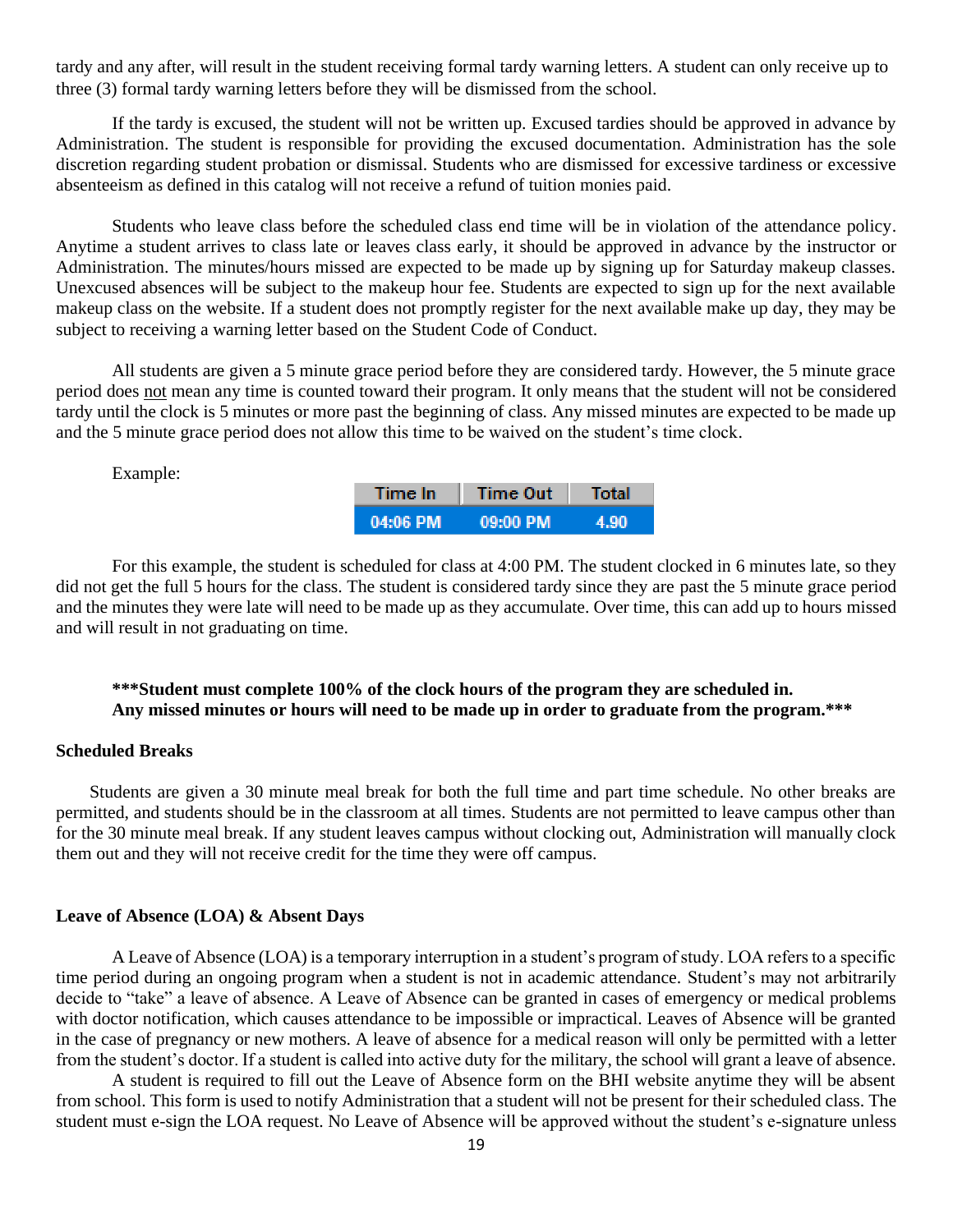the student is medically unable to provide it. In such cases the student will be required to sign the LOA document upon returning to school. Upon returning to school from an LOA, students may be enrolled into a different schedule based on availability.

- An excused absence is defined as: Medical, Legal/Criminal, Obituary
- An unexcused absence is defined as: Any undocumented time missed (vacations, personal, etc.)

If the absence is excused, students must provide documentation to attend makeup days at no additional cost. Excused documentation must include the student's first and last name and the date. The student's scheduled hours will also stop while the student is on LOA that has been approved by Administration.

If the absence is unexcused, the student will be subject to a \$15 per hour makeup fee for every hour absent. All hours missed that are unexcused will count against the student's attendance and scheduled hours. (Starting January 1, 2021, the makeup fee is increased to \$20 per hour.)

## **Failure to Return from LOA**

Failure to return from an approved LOA will result in the student's withdrawal from the program at any time within a two  $(2)$  week period without incurring a financial charge for reentry.

Students must provide Beauty and Health Institute any applicable documentation in writing for the appeal to be considered. The student may appeal to an owner within five (5) business days of the dismissal date. The owner will make a determination within five (5) business days of receipt of the appeal and will respond to the dismissed student in writing.

## **Major Medical Reasons / Pregnancy**

If a student has a major documented medical reason or any other extenuating circumstances that has discussed with and approved by school administration, the student may be placed on an extended Leave of Absence. In such circumstances, the school will address each issue on an individual basis. The student will be required to sign an enrollment addendum and may be re-enrolled in another semester. Upon the student's return, the student will resume the same payment period and course work.

## **Program Interruptions / Incompletion**

If enrollment is temporarily interrupted for a Leave of Absence, the student will return to Beauty and Health Institute in the same progress status as prior to the Leave of Absence. Hours elapsed during a leave of absence will extend the student's contract period and maximum time frame by the same number of days taken in the leave of absence and will not be included in the student's cumulative attendance percentage calculation. Students who withdraw prior to completion of the course and wish to re-enroll will return in the same satisfactory academic progress status as at the time of withdrawal.

## **No Call/No Show Policy**

When a student is absent from school for three (3) or more consecutive calendar days (excluding holidays and scheduled breaks), the school administration will attempt to contact the student to see if the student plans to return to the program or has withdrawn.

The determination must follow these guidelines:

• All students who state they will not return to school shall be promptly withdrawn. They must subsequently send the notice of withdrawal in writing.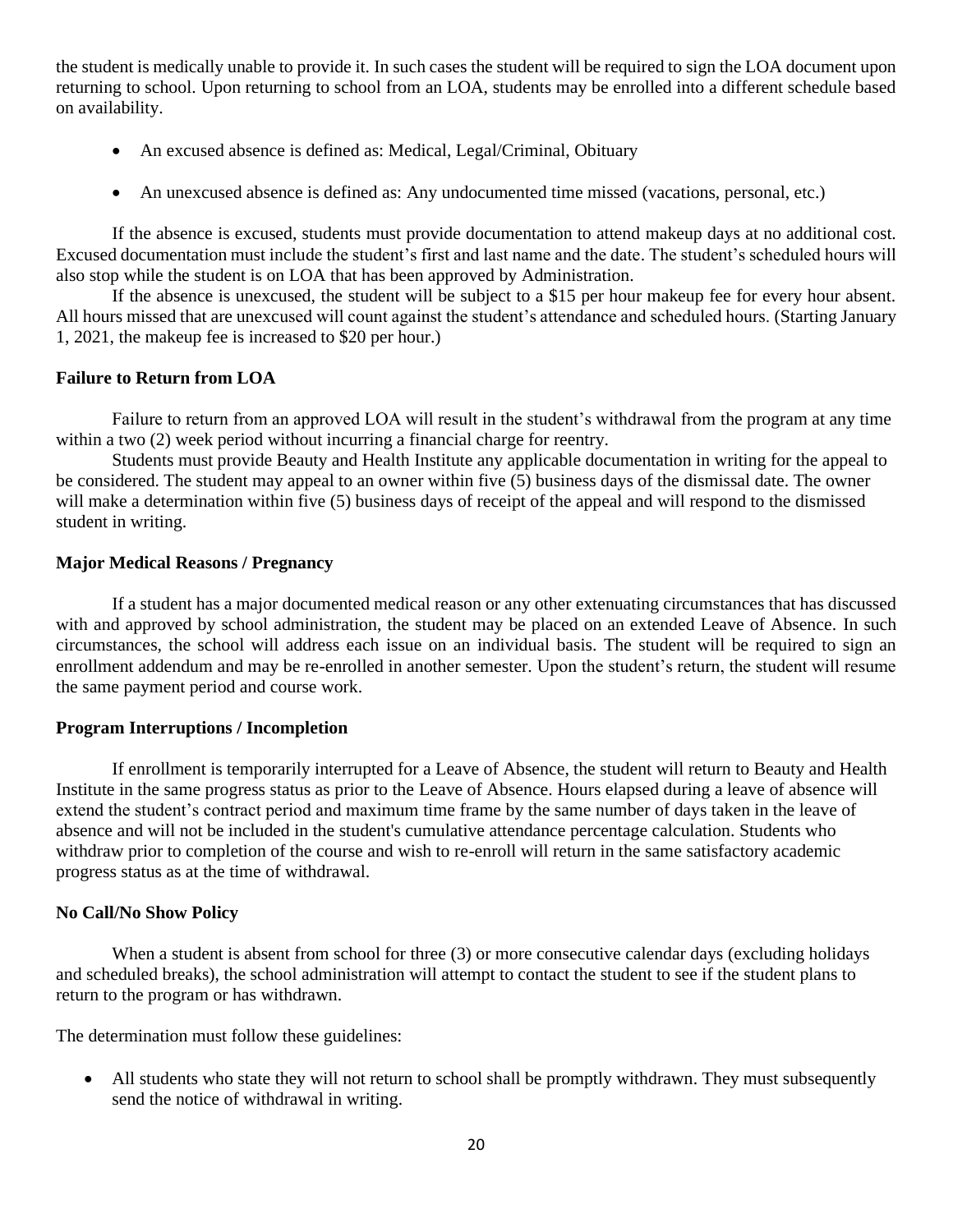- If the school attempts to contact the student, relatives, and /or emergency contact, and the student does not respond within ten (10) business days, the student will be considered as withdrawn.
- All students who state they will return must:
	- o Attend the next scheduled class after the violation and post positive attendance thereafter
	- $\circ$  File an appeal within five (5) business days after the date of violation
	- o Have perfect attendance while the appeal is pending
	- o May be charged an additional \$15 per clock hour for the additional faculty time required to allow the student to makeup the missed hours of training and complete the clock hours required for graduation
	- o May be charged a \$150 re-registration fee and enrolled in the next semester based on availability and on how much time was missed
	- o Will be required to meet with School Administration to discuss corrective action

# **Makeup Hours Policy**

All Beauty and Health Institute's programs are semester based. Students are provided with a graduation date stated in their signed contract. The date given is the official end of semester/program and is student's last day of attendance. The student must complete 100% of the program's clock hours to graduate. If all required hours are not completed by the given graduation date, students will not be issued a certificate of completion. Students are responsible for keeping track of their own hours. Additional days after the graduation date will not be provided (unless deemed necessary by Administration). Students must complete all necessary hours during their assigned semester.

If any hours are missed (which includes tardiness/leaving early), students must register for makeup hours. BHI provides 2 makeup days on average per month. The makeup days are only on Saturdays. The available makeup dates vary and will be posted on the BHI website for registration. Students are required to submit a request for makeup hours online. Unexcused absences will be subject to a fee of \$15 per hour that is missed. (Starting January 1, 2021, the makeup fee is increased to \$20 per hour.)

The makeup fee is waived if the student submits appropriate documentation when requesting makeup hours. The documentation must include the student's first name, last name, and be dated for the time the student missed school. If the documentation is from the weekend, it must state the day(s) the student is permitted to miss school. It will only be considered excused if the return to school date is during the week. All documentation must have a return to school date.

- An excused absence is defined as: Medical, Legal/Criminal, Obituary
- An unexcused absence is defined as: Any undocumented time missed (vacation, personal, etc.)

If the student is unsure what is considered excused or unexcused time, the student should contact Administration for clarification and to see if makeup fee is applicable.

If a student has under one hour of missed time, they do not need to pay to make it up.

# **Makeup Hour Rules**

- Students are only required to stay for the number of hours that they missed.
- Students must clock in and out on Saturday.
- Saturdays are the only available makeup day.
- Students must participate in the class they are making up hours in.
- Students must follow all normal school policies and procedures.
- Students are not allowed to be in the cafeteria for an extended period of time.
- Student must pay again for makeup hours if they do not show up on scheduled day.
- Any students not abiding by the rules will be sent home.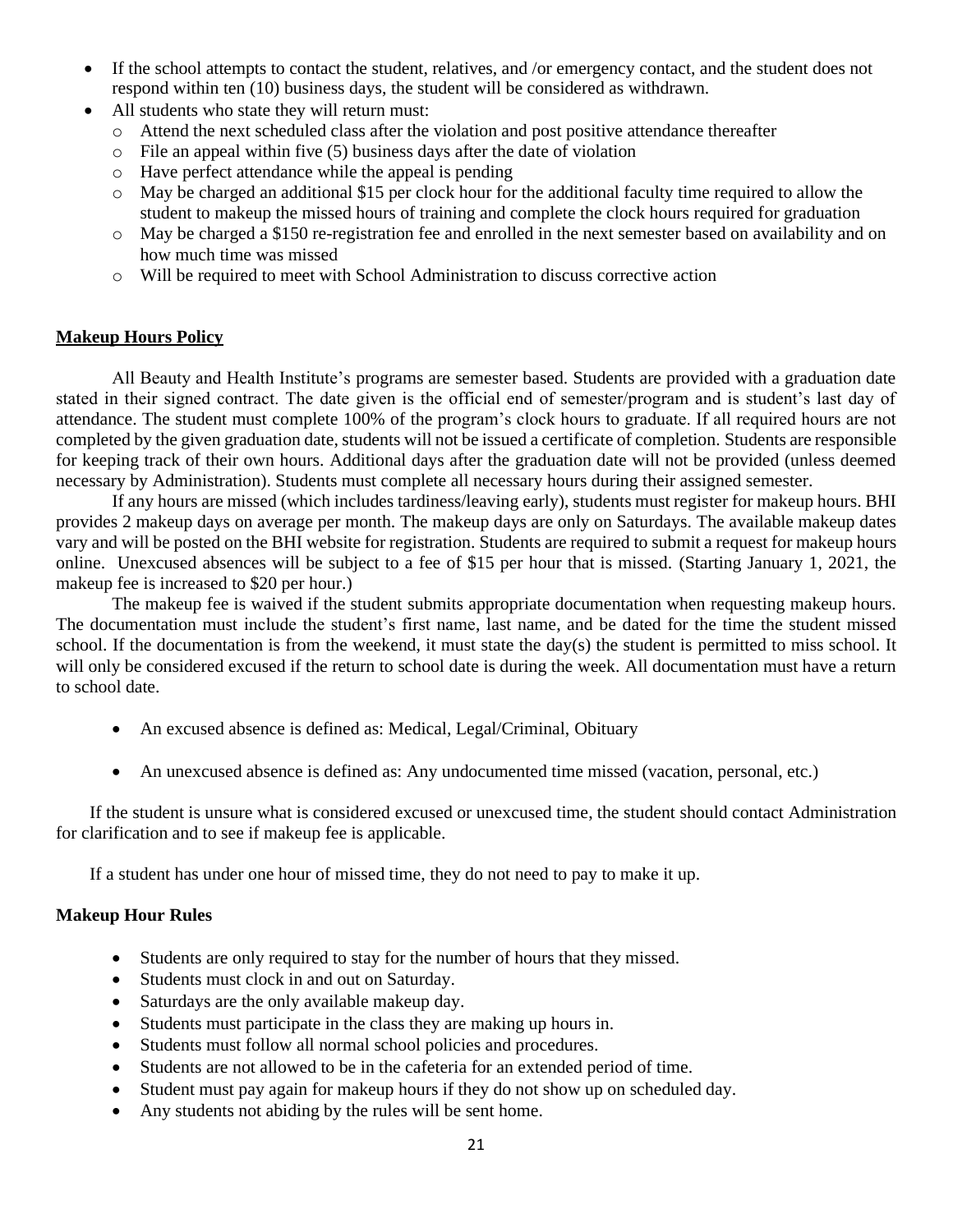#### **Maximum Time Frame**

All program requirements must be completed within a maximum time frame. All Beauty and Health Institute's Programs are semester based. Students are provided with an official start date and graduation date stated in their signed contract. The date given is the official end of semester/program and is the last attendance date allowed. This time fame also includes all available Saturday make up days.

Students who have not completed their hours or required coursework by their graduation date, will not be issued a certificate of completion. Additional days after the graduation date will not be provided unless approved by Administration. Students must complete all necessary hours during their assigned semester. If a student misses more time than maximum time frame, they will be withdrawn and reenrolled in another upcoming semester.

#### **School Closed**

If the school is closed due to an event beyond the school's control, including but not limited to: tropical storm, hurricane, tornado, power outage, water main break, etc., opportunities for making up for lost time will be provided at no additional cost. The school will first attempt to provide alternative accommodations (if applicable), and if no substitutions can be made, then students may be sent home without penalty against their hours.

#### **Satisfactory Academic Progress (SAP)**

The Satisfactory Academic Progress policy is consistently applied to all students enrolled at Beauty & Health Institute. It is printed in the catalog to ensure that all students have access online to a copy prior to enrollment.

Satisfactory Academic Progress is measured by:

- The student's cumulative grade point average (CGPA).
- The student's rate of progress toward completion (ROP); and
- The maximum time frame (MTF) allowed to complete the academic program. Standard Academic Progress (SAP) requirements must be met. SAP is calculated at mid-point of the program.

Students who fail to meet minimum requirements for attendance or academic progress, at the next checkpoint after the warning period, will be placed on probation. Students placed on an academic plan must be able to meet requirements set forth in the academic plan by the end of the next evaluation period. Students who are progressing according to their specific academic plan will be considered making SAP. The student will be advised in writing of the actions required to attain SAP by the next evaluation. If at the end of the probationary period, the student has still not met both the attendance and academic requirements required for SAP or by the academic plan, he/she will be determined as NOT making SAP.

#### **Determination of Progress Status**

Students meeting the minimum requirements for academics and attendance at the evaluation point are considered to be making SAP until the next scheduled evaluation. Students will receive a hard copy of their SAP determination at the time of each of the evaluations. Students deemed not maintaining SAP, will be placed on warning unless the student is on warning or has prevailed upon appeal resulting in a status of probation.

## **Evaluation Period**

Students are evaluated for Satisfactory Academic Progress as follows: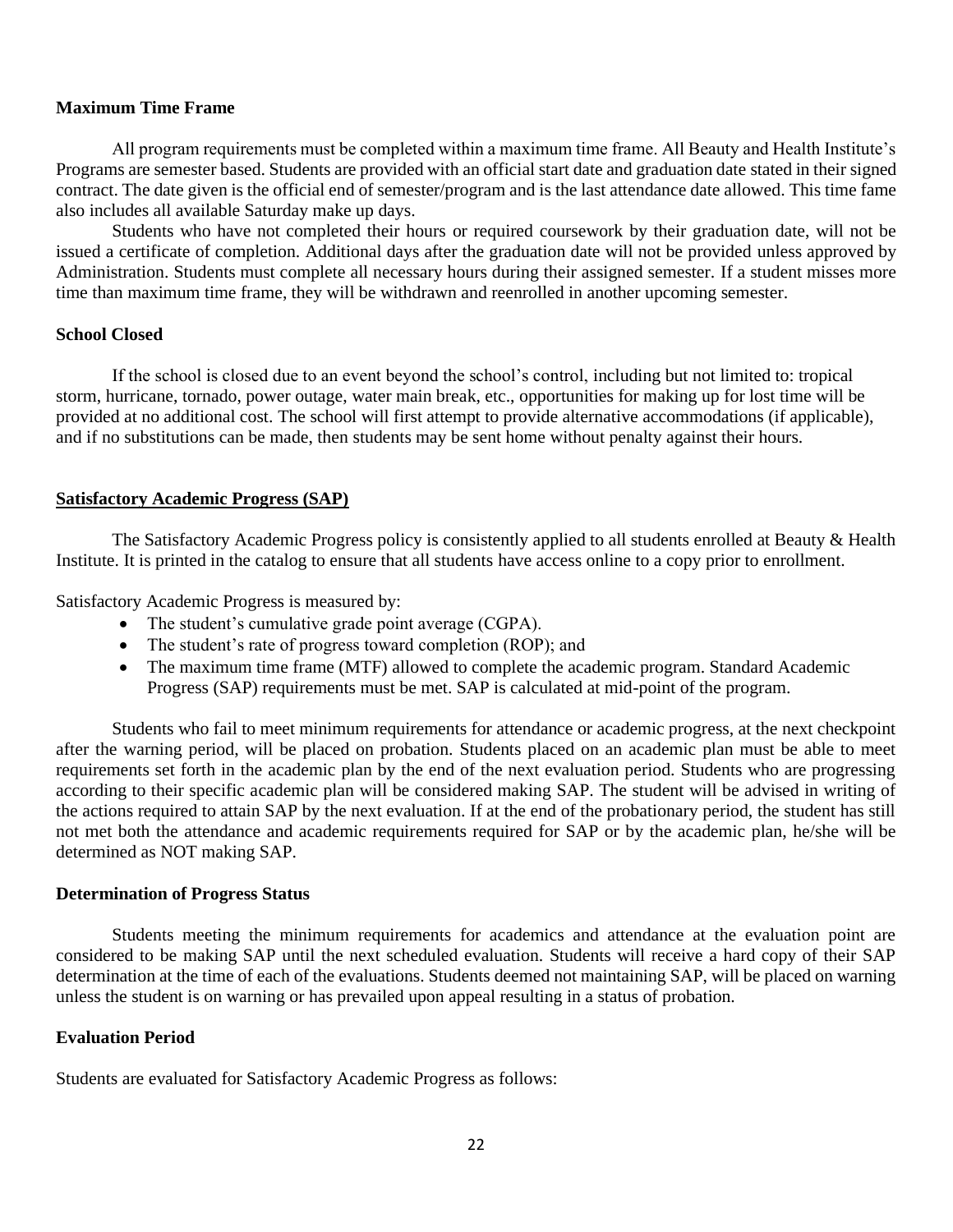| Program                    | <b>Total Program Clock Hours</b> | <b>Evaluation Periods for SAP</b> |
|----------------------------|----------------------------------|-----------------------------------|
| Electrolysis & Laser       | 320                              | 160                               |
| Facial/Skincare Specialist | 320                              | 160                               |
| Medical Aesthetician       | 640                              | 320                               |

#### **Attendance Progress Evaluations**

Students are required to attend a minimum of 87% of the hours possible based on the applicable attendance schedule, to be considered maintaining satisfactory attendance progress. Evaluations are conducted at the end of each evaluation period to determine if the student has met the minimum requirements. The attendance percentage is determined by dividing the total hours accrued by the total number of hours scheduled. At the end of each evaluation period, The Beauty and Health Institute will determine if the student has maintained at least 87% cumulative attendance since the beginning of the course which indicates that, given the same attendance rate, the student will graduate within the maximum time frame allowed.

#### **Academic Progress Evaluations**

The qualitative element used to determine academic progress is a reasonable system of grades as determined by assigned academic learning. Students are assigned academic learning and a minimum number of practical experiences. Academic learning is evaluated after each unit of study. Practical assignments are evaluated as completed and counted toward course completion only when rated as satisfactory or better (the computer system will reflect completion of the practical assignment as a 100% rating). If the performance does not meet satisfactory requirements, it is not counted, and the performance must be repeated. At least two comprehensive practical skills evaluations will be conducted during the course of study. Practical skills are evaluated according to text procedures and set forth in practical skills evaluation criteria adopted by The Beauty & Health Institute. Students must maintain a written grade average of 75% and pass a final written and practical exam prior to graduation. Students must makeup missed tests and incomplete assignments. The following grade scale is utilized for theory and practical skill evaluation which utilizes a 100-point grading scale:

| 100 to 90   | Excellent                       |
|-------------|---------------------------------|
| 89 to 80    | Very Good                       |
| 79 to 70    | Good/Acceptable                 |
| 69 or below | Failing                         |
| Incomplete  | F if not made up within 30 days |

## **Grading System**

A student is permitted to retake any failed exam once with the second grade substituting for the first, even if the second grade is lower. An Incomplete will convert to an F if the student does not make-up their work within 30 days.

## **Noncredit, Remedial Courses, Repetitions**

Noncredit, remedial courses, and repetitions do not apply to this institution. Therefore, these items have no effect upon Beauty and Health Institute's standards for satisfactory academic progress.

## **Disciplinary Policies**

## **Warning Letters & Probation**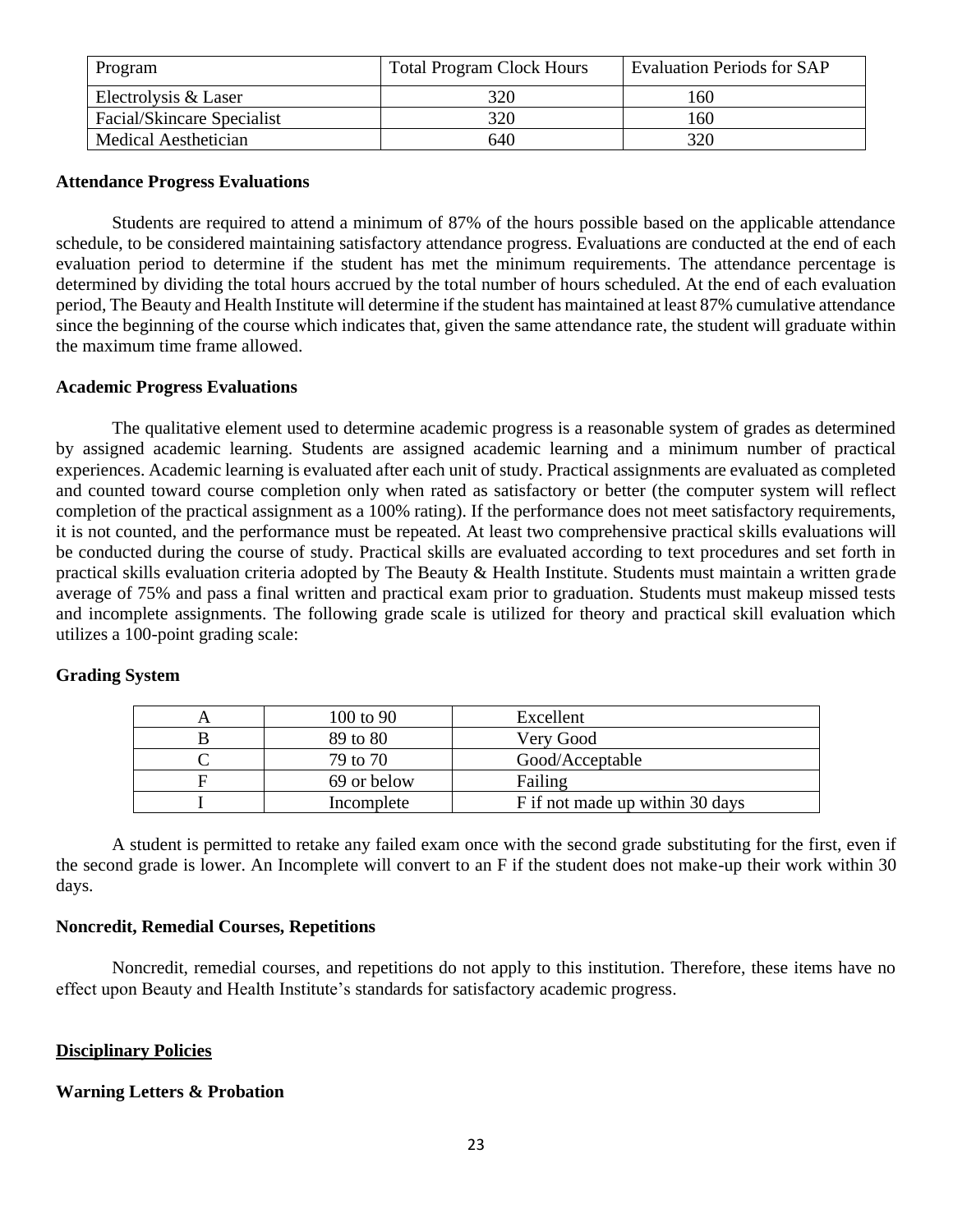Students who fail to meet minimum requirements for attendance, academic progress, or any other violation listed on the Student Code of Conduct are subject to receiving warning letters. The student will be advised in writing of the violation(s) resulting in the warning letter.

Once a student has received the first warning letter, they begin a period of probation. During the probationary period, the student has five (5) scheduled school days to resolve the issue. If the violation is not resolved within a 5 day probationary period and if any other rules are violated, the student will receive a second warning letter. A student is only able to receive up to three (3) warning letters total per program before they are subject to being dismissed from the school.

If a student is placed on probation due to excessive tardiness or absenteeism and, after the probation period has passed, has met all of the school's requirements (as determined by Administration), the student will be allowed to continue training. If after the probation period has passed the student has not met all the school's requirements, the student will receive another warning letter.

A student can only have three (3) warning letters total for the entire program before they are subject to being dismissed from the school.

## **Dismissal Policy**

Any student, who is dismissed from Beauty and Health Institute for any reason, is not permitted to return to school property, the surrounding plaza, or the parking lot for any reason. Once a student is dismissed, they will not be permitted to purchase products, attend advanced classes, or attend any continuing education classes.

## **General Grounds for Dismissal**

Students may be terminated for any of the following reasons without tuition refund:

- Failure to maintain satisfactory academic progress after being placed on academic probation.
- Excessive absenteeism/tardiness as defined in this catalog under Attendance Policy.
- Unprofessional conduct as defined in this catalog under Student Conduct, including failure to observe the school's drug/smoking policy, violence, cheating, theft, etc.
- Failure to pay tuition or fees as set forth in the enrollment agreement. (Students will have 72 hours after being informed by the school manager to pay their outstanding tuition balance.)
- Leaving school campus while clocked in for the program.

## **Dismissal for Unsatisfactory Progress**

Any student, who is dismissed from Beauty and Health Institute, due to unsatisfactory progress, may appeal the dismissal to Administration in writing within five (5) business days of the dismissal date. Administration will make a determination within 5 business days of receipt of the appeal and will respond to the dismissed student in writing. If the appeal is approved, the student will be re-admitted to Beauty and Health Institute; however, the student will follow the same Warning and Probation policies if applicable, upon re-entry. The student must achieve cumulative SAP by the next checkpoint to be eligible and to remain enrolled at The Beauty and Health Institute.

## **Dismissal for Poor Attendance**

If a student is dismissed for poor attendance, they have the right to appeal the dismissal in writing. Students must provide any applicable documentation in writing for the appeal to be considered. The student may appeal to school administration within five (5) business days of the dismissal date. School Administration will make a determination within five (5) business days of receipt of the appeal and will respond to the dismissed student in writing.

Beauty and Heath Institute will consider serious mitigating circumstances such as:

• Death of a relative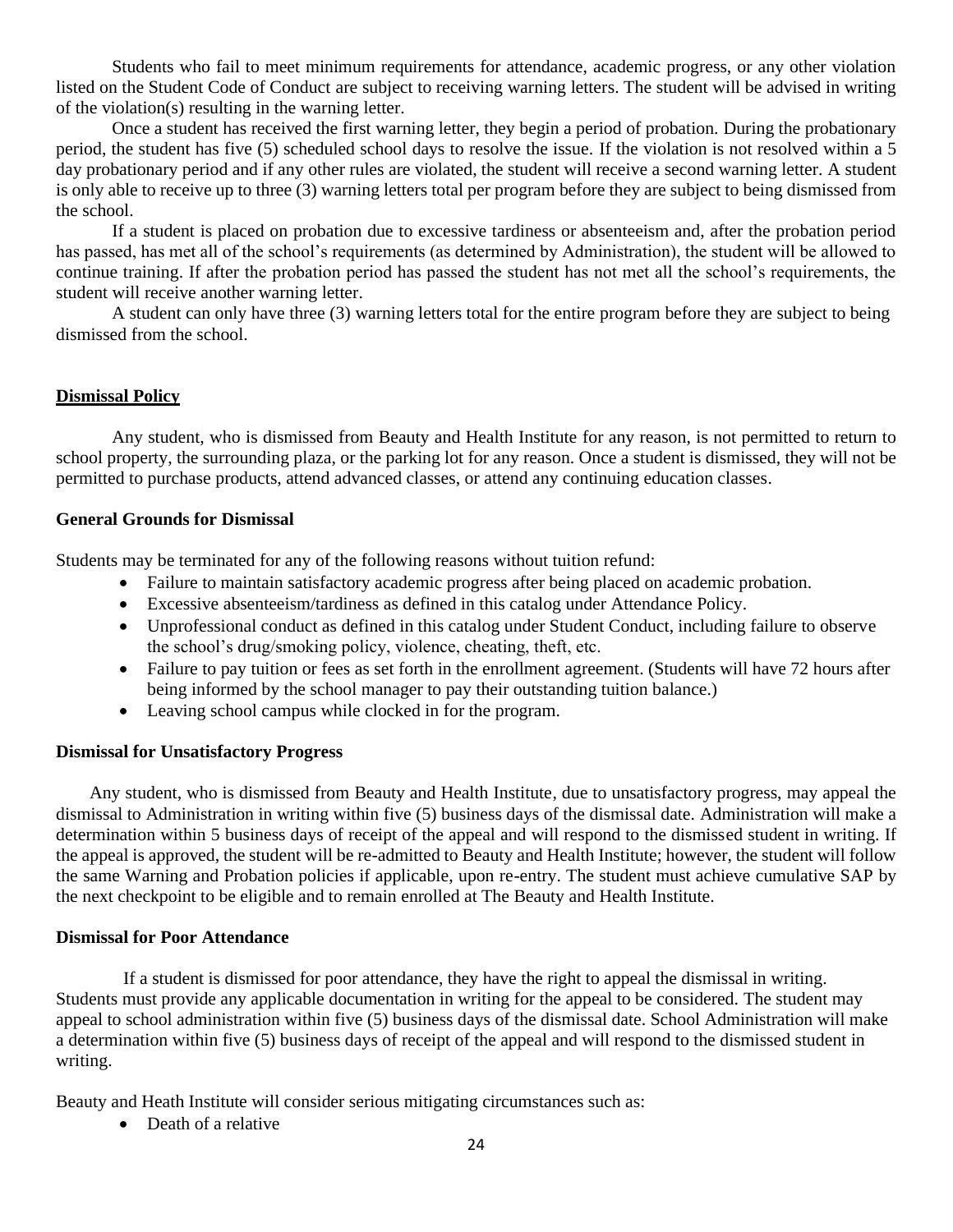- Medical reason(s)
- Criminal/Legal/Jury Duty

## **Dismissal for Violence / Fighting**

If any students are involved in violence of any kind, they will be immediately dismissed from the school and will not be able to continue with their program. Students will be financially responsible and required to pay for all their scheduled hours up until the dismissal date. The dismissal date is automatically calculated as the next business day. Students will be able to receive their transcripts with the status of 'Incomplete' providing they pay their outstanding financial balance. School Administration will report any violence to local law enforcement agencies. Students have the right to appeal the dismissal in writing. Students must provide any applicable documentation in writing for the appeal to be considered. The student may appeal to school administration within five (5) business days of the dismissal date. School Administration will make a determination within five (5) business days of receipt of the appeal and will respond to the dismissed student in writing.

#### **Suspension**

A student may be suspended for up to 30 days for nonpayment of fees or failure to abide by the rules as stated in the Student Code of Conduct. The Student Code of Conduct can be found in the Catalog.

## **Withdrawal Policy**

Students who withdraw must submit the notice in writing. All monies paid will be refunded if the student withdraws within three (3) business days after signing the Enrollment Agreement. Withdrawals that occur after three (3) business days of signing the enrollment agreement, but before the first day of class, will result in a full refund of all monies paid, minus the registration fee and any fees for books, supplies, and materials.

Students that withdraw in good academic standing and attendance will be withdrawing with satisfactory progress. These students shall have up to one year (12 months) from the date of withdrawal to request reentry into a program of study.

Students who withdraw with failing grades and want to return to the school will be placed on a reentry probationary period of one month (30 days), after which time the student must have attained a grade average of a C or at least 75% to remain in the program.

Students who withdraw with poor attendance and want to return to the school will be placed on a reentry probationary period of one month (30 days), after which time the student must maintain 87% attendance to remain in the program.

Withdrawals/Cancelations before classes have commenced through 40% completion of the program will result in a prorated refund on the number of scheduled hours to the total program hours.

Withdrawals/Cancelations after being scheduled or completing more than 40% of the program will result in no refund.

## **Reentry Policies**

#### **Dismissal and Reentry**

A student who has been dismissed due to violation of school policies may request reentry to a program by contacting the school administration in writing. The school administration will determine whether the student qualifies for reentry. If a student qualifies for reentry, they must adhere to the Student Code of Conduct upon returning to school and they may apply for part time only. If there are any other Attendance policy violations or Student Code of Conduct violations, the student will be dismissed again without being able to reenter. Furthermore, all the outstanding financial charges will apply and will have to be paid in full upfront together with re-registration fees. Books and material fees may re-apply.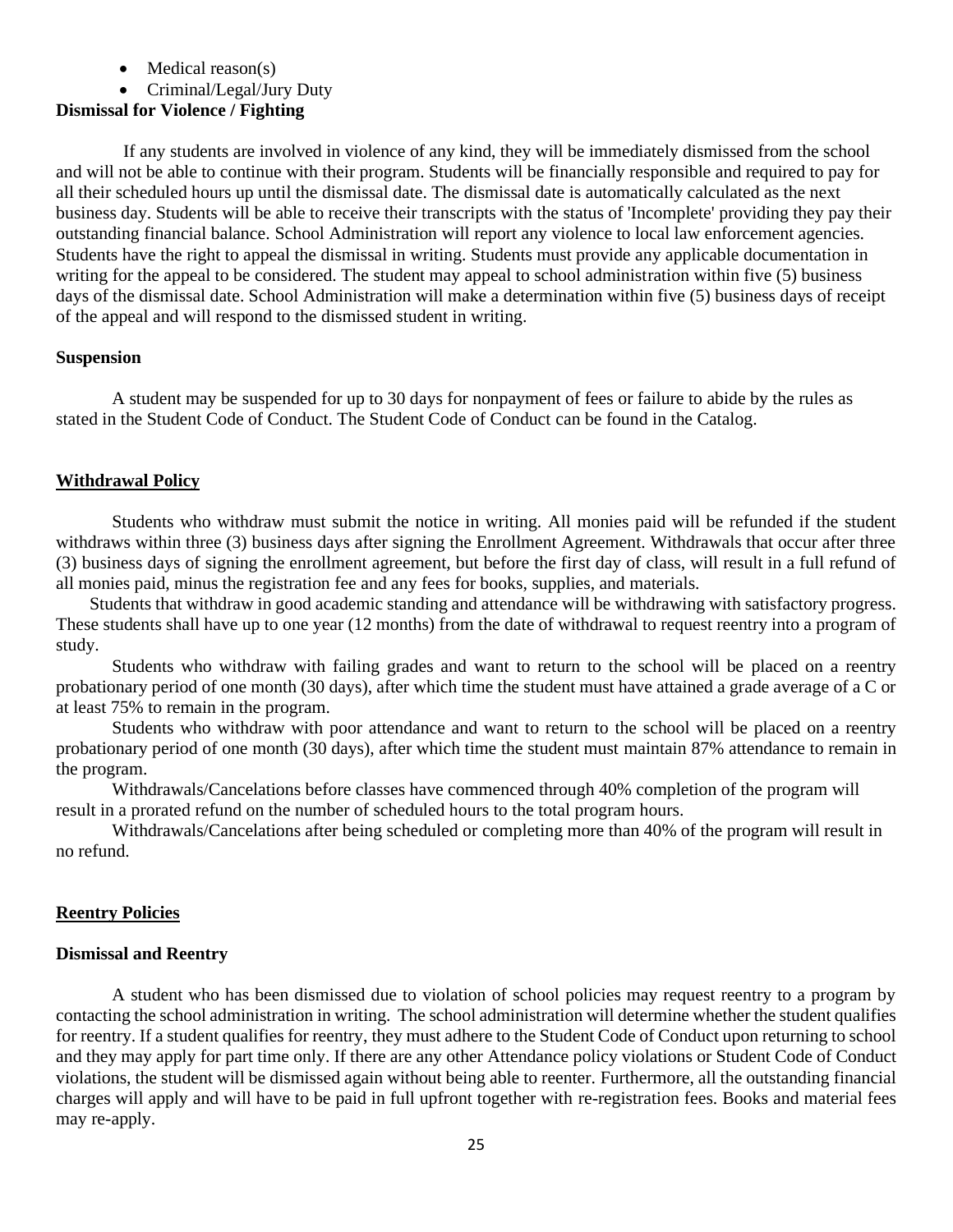## **Withdrawal and Reentry**

A student who was withdrawn due to personal request in the event of their individual circumstance may qualify for the reentry within a year of the withdrawal date. The student should submit their request for reentry in writing to the school. The student must also contact the school administration to find out the outstanding financial charges and remaining program hours. If a student applies for reentry, they must sign a new enrollment agreement. The student must also agree to any change in tuition, attendance policies, etc. Students should be aware that only the part time schedule may be offered upon reentry. Registration fees will re-apply. Books/materials fees may re-apply.

# **Refund and/or Cancellation Policy**

## **General Refund Policy**

BHI will issue refunds based on the amount paid to the school. Refunds will be made within 30 days of the termination date. Any balance owed to the school is due immediately. Additionally, any remaining unpaid balance from the student will be considered due immediately, and the student will be held contractually responsible for paying that amount to Beauty and Health Institute regardless of initial payment method.

Students acknowledge and accept the refund policy and terms when they sign an enrollment agreement. When a student requests a cancellation or refund, it will be made according to the following terms:

- Withdrawals / Cancellations must be made in person, by electronic mail, by Certified Mail or by termination.
- All monies will be refunded if the school does not accept the applicant.
- All monies that have been paid will be refunded if the student cancels or withdraws within three (3) business days after signing the enrollment agreement and making initial payment.
- Cancellation after the third (3rd) Business Day, but before the first class, results in a refund of all monies paid, with the exception of the registration fee and any fees for books, supplies, and materials.
- Withdrawals / Cancellations after attendance has begun and up to 40% completion of the program, will result in a prorated refund based on the number of hours scheduled to the total program hours.
- Withdrawals / Cancellations after being scheduled or completing more than 40% of the program will result in no refund.
- Termination Date: In calculating the refund due to a student, the termination date is the last date of actual attendance by the student, the last day of attendance if written notification is provided to the school by the student, or the date the school determines withdrawal by a student, or the date the school terminates a student
- Refunds will be made within 30 days of termination of students' enrollment or receipt of Cancellation Notice from student.

## **Scheduled vs. Attended Hours**

Withdrawals / Cancellations after attendance has begun and up to 40% completion of the program, will result in a prorated refund based on the number of hours scheduled to the total program hours.

- $MA 40\%$  of the scheduled hours is 256 hours (8 weeks for full time  $\&$  12 weeks for part time)
- EL & FAC 40% of the scheduled hours is 128 hours (4 weeks for full time & 6 weeks for part time)

Withdrawals / Cancellations after being scheduled or completing more than 40% of the program will result in no refund. Additionally, any remaining unpaid balance from the student will be considered due immediately, and the student will be held contractually responsible for paying that amount to Beauty and Health Institute regardless of initial payment method.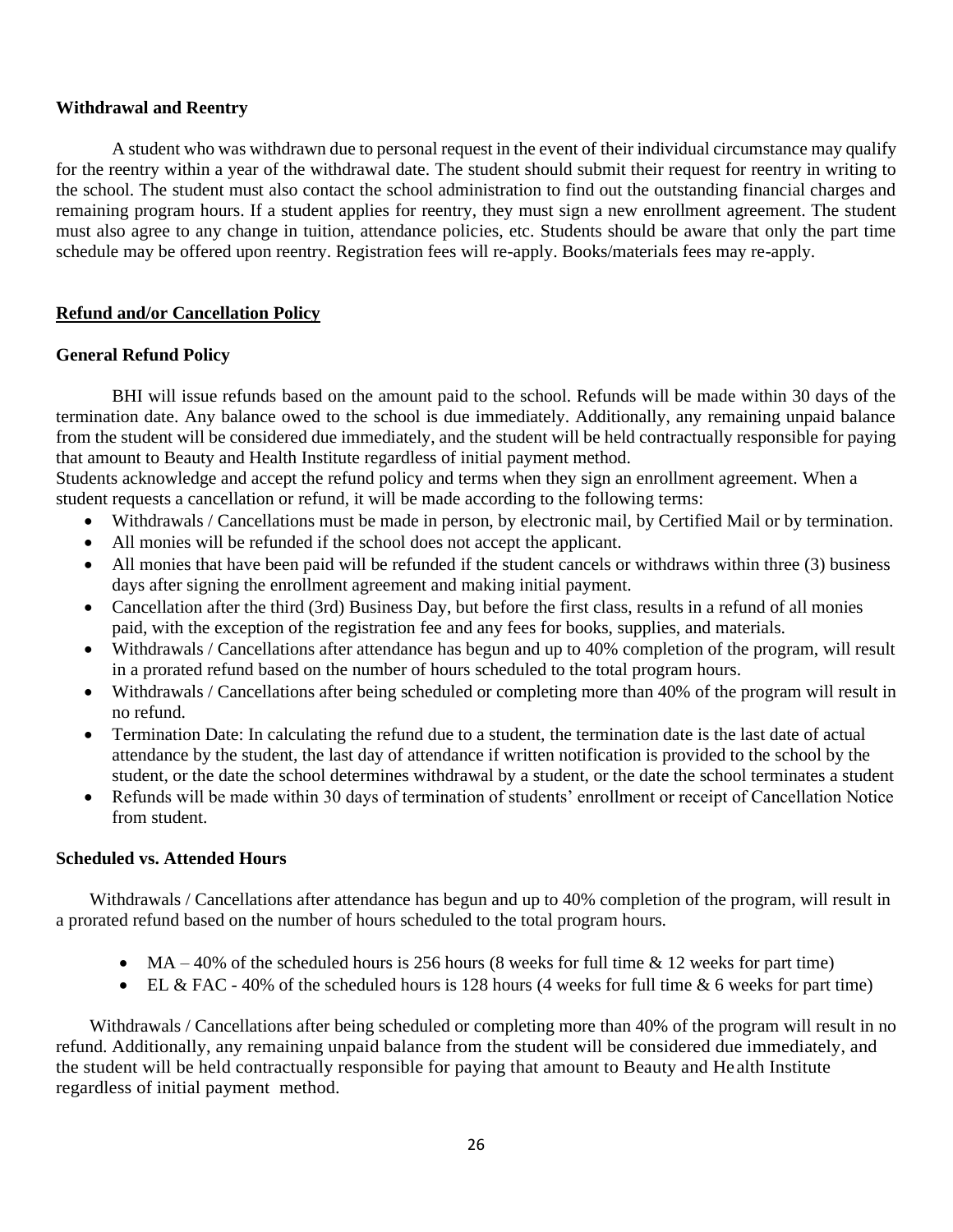- Scheduled Hours: Hours a student is scheduled from the start of the semester until the day of withdrawal/cancelation excluding any leave of absence time that was properly submitted/documented.
- Attended Hours: Hours a student is clocked in and actually present at Beauty and Health Institute. This differs from scheduled hours. The refund calculations are based on scheduled hours.

## **Refund Calculation**

The termination date used for calculating refunds is the last date of actual attendance by the student, the last day of attendance if written notification is provided to the school by the student, or the date the school determines withdrawal by a student, or the date the school terminates a student.

Refund calculations are based on the hourly amount of class hours multiplied by the number of scheduled hours.

The refund calculation is: Cost of tuition (not total program cost) Divided by the number of the program hours Multiplied by the number of scheduled hours That amount is the "hourly amount" and is then deducted from the cost of tuition to determine the refund.

| Example:                    |          |
|-----------------------------|----------|
| Tuition:                    | \$13,000 |
| Books, supplies, materials: | \$800    |
| Registration fee:           | \$150    |
| <b>Program cost:</b>        | \$13,950 |

Total program hours: 640 Scheduled hours: 150

> $$13,000 / 640$  hours = \$20.31  $$20.31 \times 150 = $3.046.50$  $$13,000 - $3,046.50 = $9,953.50$ \$9,953.50 (refund amount)

 $(Pa$ <sup>r</sup> (Payments to BHI) – (Refund amount) = Refund given to student

## **Program & Course Cancellations**

Program Postponements & Cancellations: (Program is defined as a long training resulting in a license.) If the school cancels or postpones a program, while the student has a signed enrollment agreement with the school, then the school will do one of the below:

- 1. Attempt to make other arrangements for the student by offering another program start date and credit amount paid toward that program.
- 2. Refund all monies paid by the student.

Course Postponements & Cancellations: (Course is defined as a short training resulting in a certificate.) If the school cancels or postpones a course, after payment has been accepted, then the school will do one of the below:

- 1. Offer to enroll in the same course at a different available date.
- 2. Refund all monies paid by the student.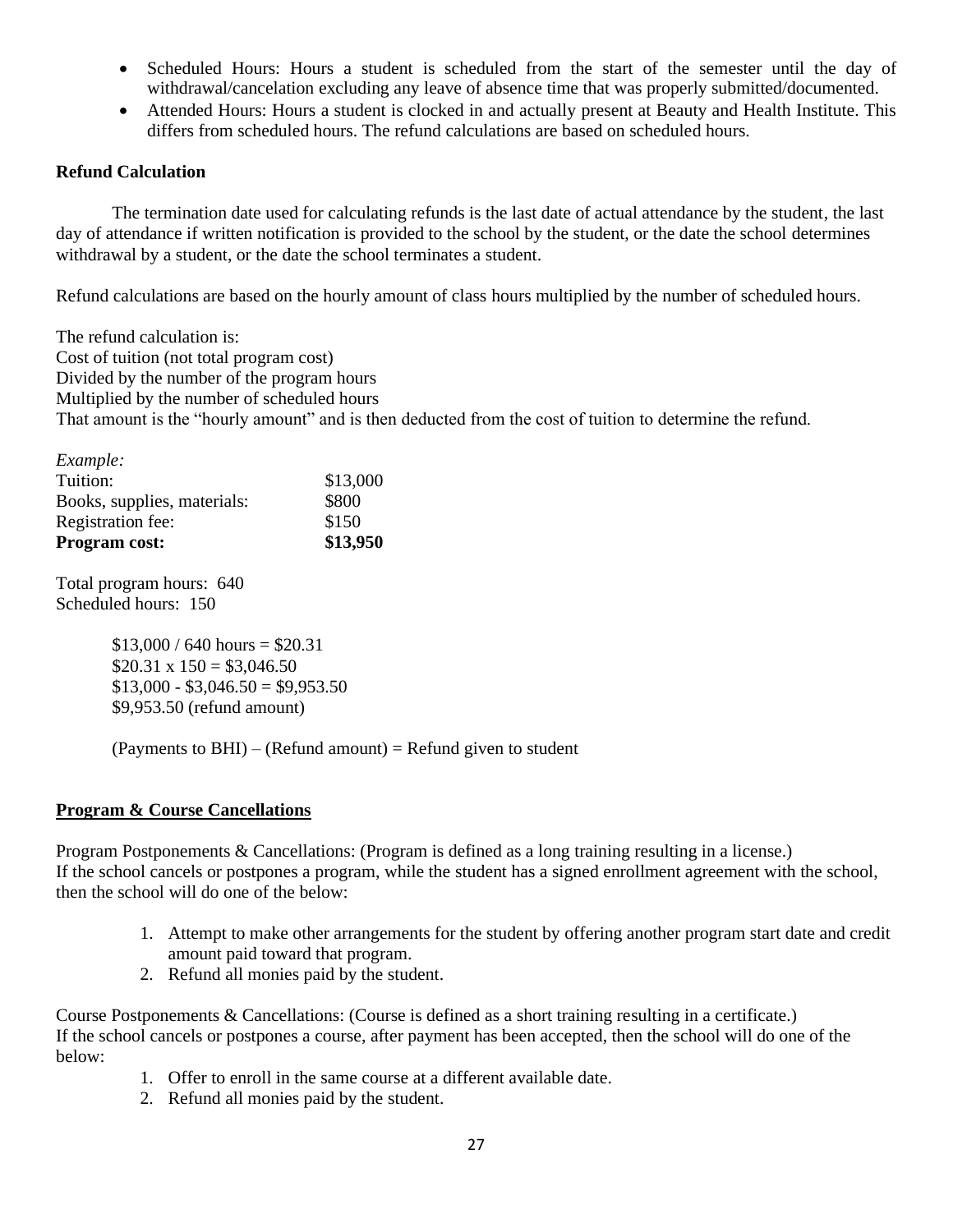If a student decides to cancel a program, the program refund policy will apply according to the terms. If a student cancels a course, they will not be refunded. **Grievance/Complaint Policy**

# **Appeal Procedure**

Students have the right to appeal a negative progress determination within five (5) business days of receipt. Students must submit their appeal in writing to Beauty and Health Institute and state reasons why the determination should be reversed. They should also include any supporting documentation such as death of a relative, an injury or illness of the student, or any other mitigating circumstance.

The appeal should also state what has changed about the student's situation that will allow them to achieve Satisfactory Academic Progress by the next evaluation point. Appeal documents will be reviewed, and a decision will be made and reported to the student within five (5) business days. The appeal and decision documents will be retained in the student file. If the student prevails upon appeal, the satisfactory academic progress determination will be reversed.

Beauty and Health Institute utilizes a progressive three-step approach to address and resolve complaints and grievances, focusing first on early resolution.

## **Early Resolution**

Beauty and Health Institute utilizes a progressive three-step approach to address and resolve complaints and grievances, focusing first on early resolution. A student with grievances or complaints shall first attempt to resolve minor issues with the instructor or individual(s) involved. If the student is not satisfied with the outcome, or if the student is uncomfortable talking with the staff member or party involved, they are encouraged to contact the school administrator. The student shall initiate action to address the issue within 30 calendar days of the matter giving rise to the complaint.

The school administrator will investigate the complaint, counsel the student and parties involved, and attempt to resolve the matter. The school administrator shall provide a written report of their recommendations to all parties involved within ten (10) business days of receiving the student complaint. Every effort will be made to resolve the issue without moving beyond early resolution.

## **Involving the Director and/or President**

If a complaint cannot be resolved through early resolution, it shall be presented to the director and/or president, who will attempt to resolve the matter after talking with the school manager and parties involved in the complaint. The director and/president shall provide a written report of their recommendations to all parties involved within ten (10) business days of initial notification.

## **Hearing Request**

In rare circumstances where the director and/or president's recommendation does not satisfy the complainant, the student may request a hearing by The Beauty & Health Institute 's board of directors after submitting a written letter with a request for a hearing to the director. This request must include a specific statement of the student's action, an explanation of the remedy sought, and a copy of the director's recommended resolution. A special meeting of the board will be convened within 30 working days to address the grievance.

## **Unresolved Disputes**

If a dispute cannot be resolved utilizing the means outlined above, the student may contact the Commission for Independent Education.

# Executive Director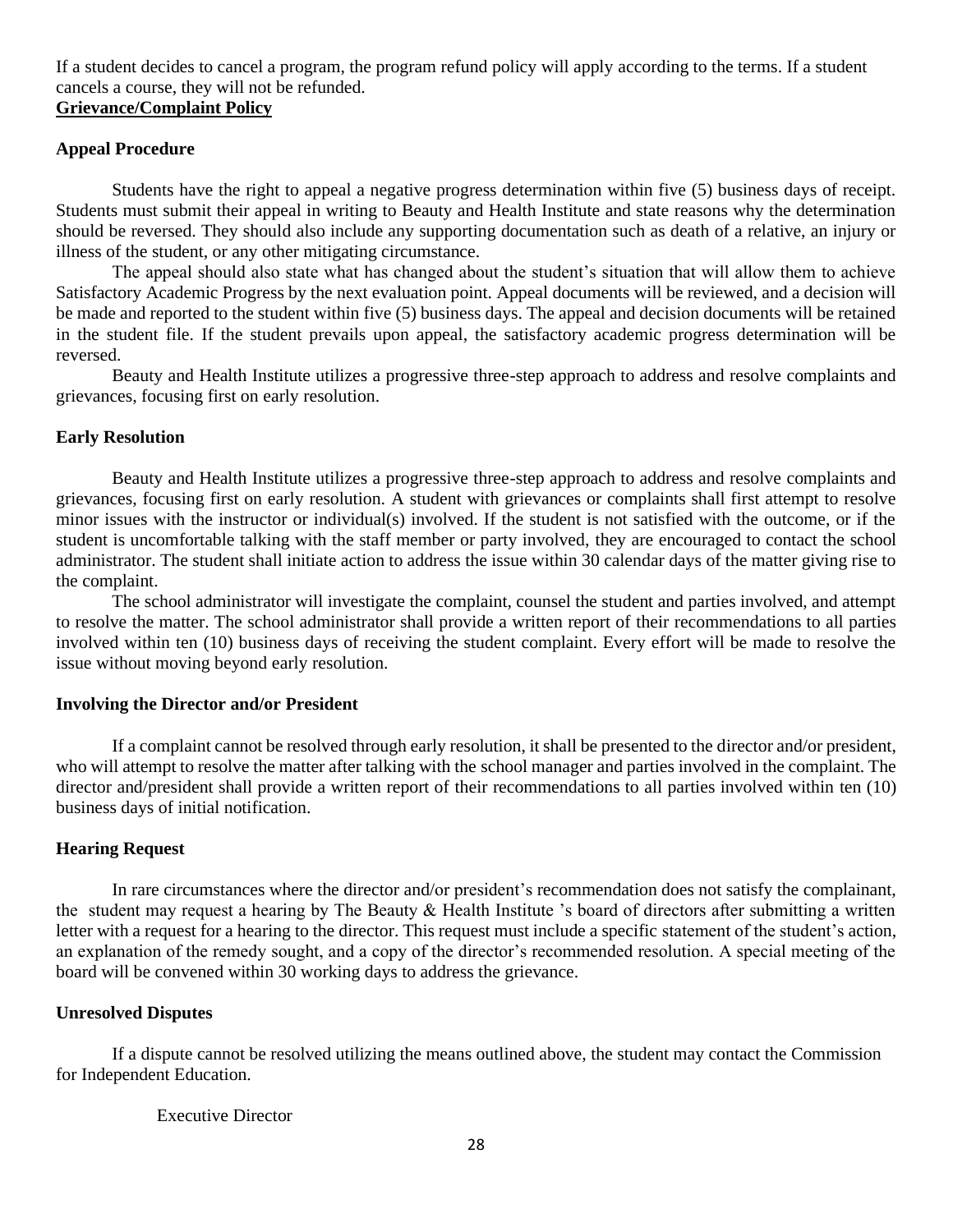Commission for Independent Education 325 West Gaines Street, Ste 1414 Tallahassee, Florida 32399-0400 (850)245-3200 Toll Free (888) 224-6684

#### **Student Services**

#### **Student Folder and Class Syllabus**

New students receive a student folder with pertinent information and a program syllabus on the first day of class or at orientation.

#### **Academic Advising**

Academic advising is available throughout a student's enrollment and required of any student who has a grade average of C (75%) or less.

#### **Job Placement Advising**

The school provides job placement assistance to students in the form of employment leads and referrals generated through ongoing contact with area employers in the beauty and health industry. Students and graduates can access job openings through the student portal. Please note that Beauty and Health Institute does not guarantee employment.

#### **Student Records/Transcripts**

Student records are maintained on site at the school in a fireproof cabinet and digitally stored off campus as part of nightly back-up procedures. Records are available to students upon written request. Student records will be provided to potential employers only after a written release has been submitted by the student. Transcripts are provided free of charge at graduation. Additional or replacement copies of transcripts are available at a cost of \$25 each. Additional charges will apply for mailing outside of the country. All student records are held in the strictest confidence. The school complies with the Family Educational Rights and Privacy Act of 1974, Buckley Amendment, Public Law 93-380, Section 438. Beauty and Health Institute reserves the right to withhold transcripts and certificates, and refuse enrollment for future terms, if any tuition or other fees or charges owed to the school are not paid when due.

#### **Program Certificates**

At graduation, students will receive certificates for the program they have completed. Program completion means all services and hour requirements have been satisfied. The program certificates of completion are included in the cost of tuition. Beauty and Health Institute reserves the right to withhold transcripts and certificates, and refuse enrollment for future terms, if any tuition or other fees or charges owed to the school are not paid when due.

#### **Additional Certifications**

Students have the option to purchase additional training certificates for a fee of \$150 each. Additional certificates are used for advertising purposes only. Students will receive the same training regardless of their decision to purchase additional certificates or not. The price for certificates is the same for students and for alumni.

This excludes special courses offered over the weekend and/or that are not a part of the curriculum. (For example: Eyelash Extensions, Microblading, Advanced HydraFacial, Permanent Makeup, etc.) Please be aware that extra weekend classes and extra certificates are non-refundable after purchase.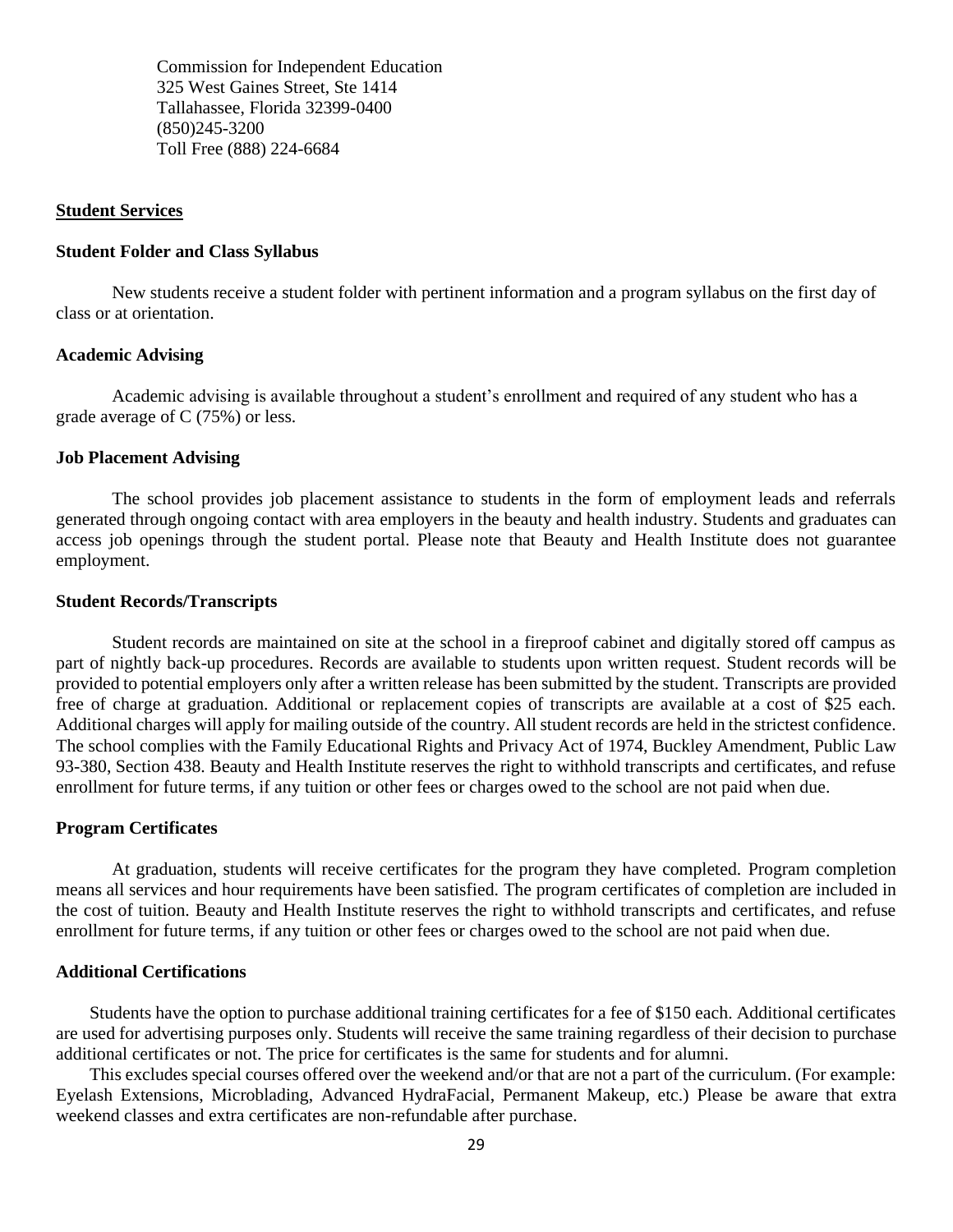## **Replacement Certificates**

Any certificate replacements will be a cost of \$30 each.

## **Other School Awarded Certificates**

Beauty and Health Institute no longer recognizes Dean's List or Perfect Attendance effective April 26, 2021.

## **Applications for License / Graduation Requirements**

Students will be provided with all certificates and paperwork needed for license application(s) upon the completion of the program in which they are enrolled in, according to the following criterion:

- All hours are completed for the program the student enrolled in (For the MA program, students will receive their certificates upon completion of the entire program according to their contract)
- There is no outstanding tuition balance and/or all tuition payments are made on time or are current for those who finance
- All required documents have been submitted to the school
- All assignments such as: final exams, practicals, projects, theory (written) assignments, clinical (hands on) requirements, etc. have been completed for the program during the semester in which they were assigned
- If hours are completed before the contracted graduation date, all certificates and paperwork needed for license application(s) will only be given to students on the contracted graduation date as listed on their enrollment agreement.

## **State Board Exams and Misc. Fees**

Some programs require a State Board Exam and/or Licensure Fees. These fees are not included in tuition or fees that are paid to the school. These fees are to be paid directly to the state, board, or testing organization.

## **Library/Conference Room**

The school conference room/library is located in the east side of the building. The conference room/ library features a computer, instructional videos, and journals related to beauty, health, and electrolysis occupations. The school also makes available beauty and health texts and technical manuals, reference books, magazines, and beauty and health related audio tapes. The conference room/library is an important resource for our students and faculty and remains open during all school hours. The school conference room/library is also used for administration purposes. Before using the library, students should check with administration first. Students may use the library materials while on campus or make special arrangements through school administration to check out certain materials. For a current inventory of library publications and resources on hand, or to suggest additional resources, please contact the school administration.

## **Media Services**

The students may use the Beauty and Health Institute library while on campus. If a student wishes to checkout a book, they are to sign and date the "Book Checkout List." Books must be re-turned in 10 days. > If the book is not returned on time the student will be charged \$10.00 late fee and \$5.00 per day after it is 10 days past due until the book is turned in or have paid the cost of the book.

## **Student Printing on Campus**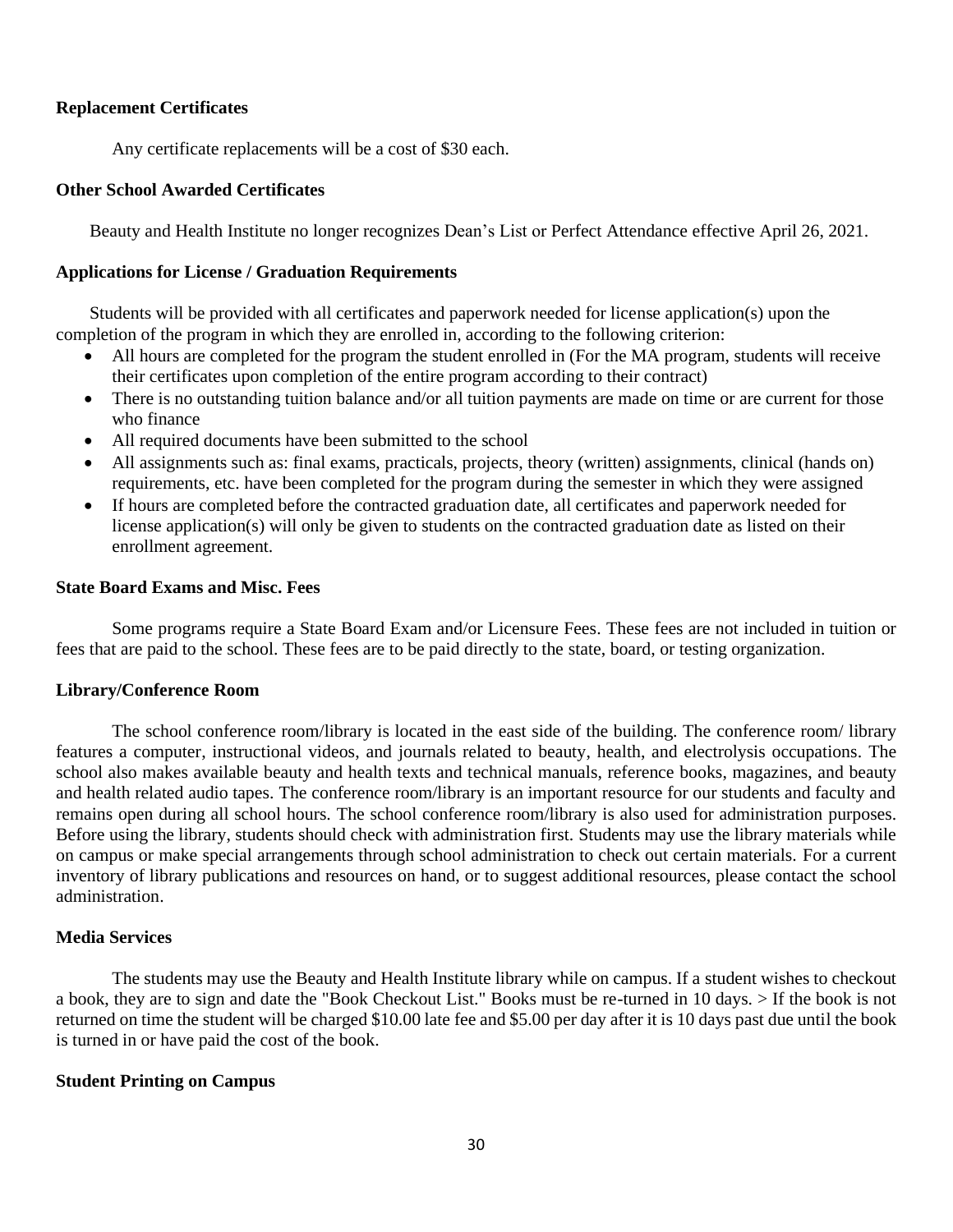Students may use the school copier to print for \$0.15 per page. Student can pay at the front desk for how many pages they want to copy.

## **Recommendation Letter**

Recommendation letters are solely based on the instructor's discretion and will only be considered for students who have met the following criteria:

- No absences (excused or unexcused), tardiness, or leaving early.
- Maintain SAP (above 75%) on both theory and practical training (if applicable).
- Have not violated the code of conduct at any time during their enrollment period.
- Have completed all the necessary requirements for graduation.

#### **Student Scanning**

Students may fill out a request to have any class material scanned to their email at no charge. Students can leave the material and fill out a request at the front desk to have the material scanned within 24-48 hours and sent to their personal email.

#### **Transportation**

Public transportation is available to and from the school site.

## **Parking**

The school offers free parking for all students. The school provides an exclusive parking lot for the students at an offsite location with free transportation to the school. If parking on campus, students must provide medical documentation, and/or have written approval from Administration and should only park in spaces assigned to the school. The school is not responsible for any vehicles that are damaged or towed.

## **Child Care**

The school does not offer childcare, but it does maintain a list of childcare facilities near the school.

#### **Housing**

The school does not offer housing, but housing is available near the school. If housing is needed, the school does maintain a list of apartments near the school.

## **Children & Pets**

Students should not bring children or animals inside the school. No children under 16 years of age are allowed to receive Facial Services. No one under 18 should receive Electrolysis and Laser services.

#### **Medical Services**

Students who experience any superficial medical injury while on school property should report it to Administration and their instructor within 24 hours. A superficial injury is considered, but not limited to: cuts, lacerations, scrapes, burns, allergic reactions, etc. Students are provided free medical care by Arviv Medical Aesthetics for any superficial, school-related injury that occurred on school property. Arviv Medical Aesthetics located within the same plaza.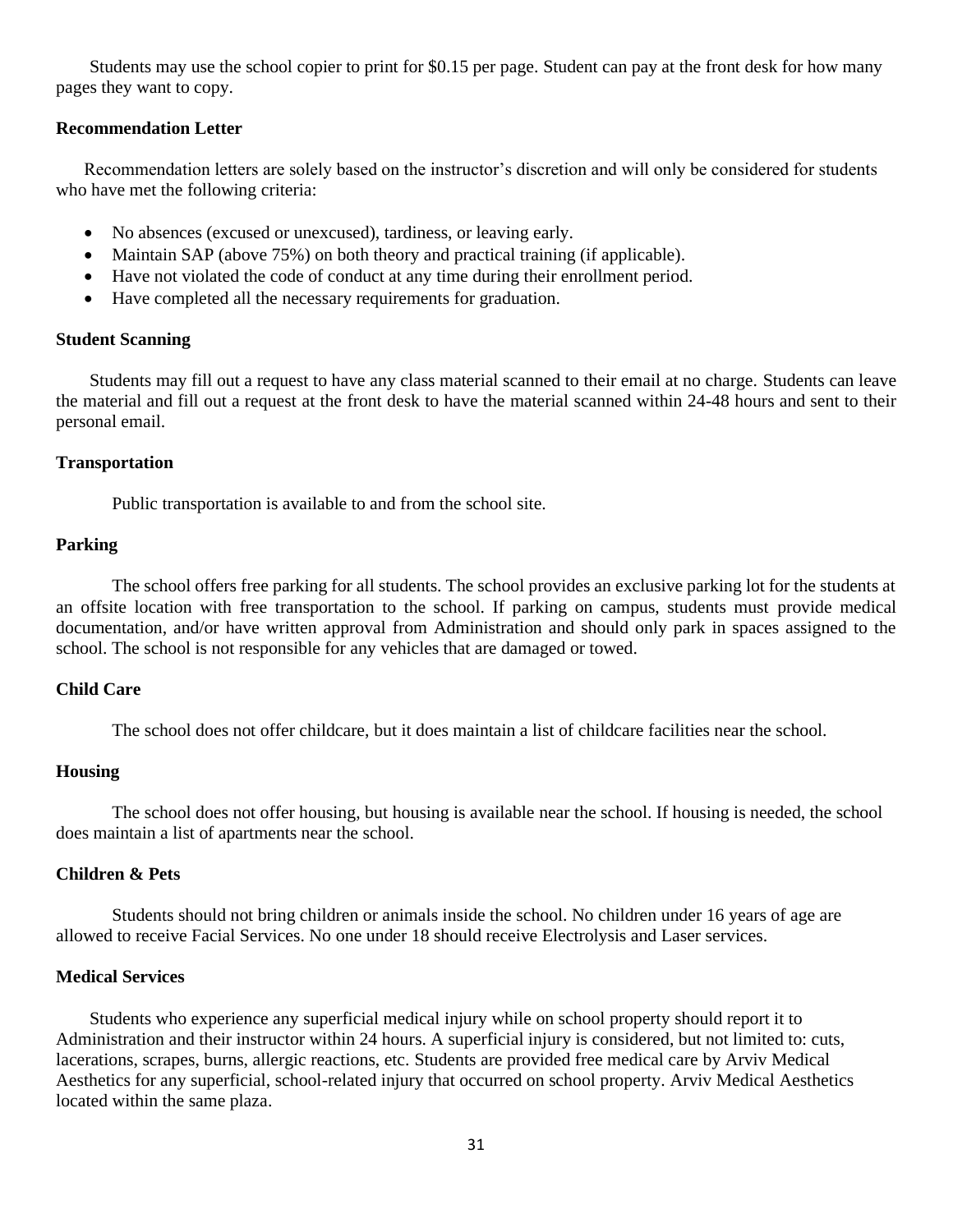If the student suffers any major injury, they should report to the local emergency room or their primary care doctor. A major injury is considered, but not limited to: sprains, dislocations, broken bones, severe burns, bloodborne pathogens, internal injuries, etc.

## **Veteran's School Policies**

#### **Veteran's Attendance Policy**

Early departures, tardiness, and absences for any portion of a class period will be counted toward the student's attendance. Students who are under the 87% minimum attendance percentage in a calendar month will be placed on probation for unsatisfactory attendance.

Veteran students are scheduled to attend 30 hours per week for full time and 20 hours per week for part-time. Veteran students must make up all hours missed whether the absences are excused or unexcused.

To show that attendance requirement has been rectified, students must show good attendance (defined as 87%) for one calendar month after being on probation for unsatisfactory attendance. If a student does meet the minimum attendance requirement after one calendar month on probation, the student may be subject to termination.

#### **Standards of Academic Progress for VA Students**

Students receiving VA educational benefits must maintain a minimum cumulative grade point average (CGPA) of 75% each evaluation period. Evaluation periods are defined by program. Any VA student whose CGPA falls below 75% at the end of any evaluation period will be placed on academic probation for a maximum of one (1) month. If the VA student's CGPA is still below 75% at the end of the second consecutive term of probation, the student's VA educational benefits will be terminated. A VA student terminated from the VA educational benefits due to unsatisfactory progress may petition the school to be recertified after attaining a CGPA of 80%.

#### **Veteran's Credit for Previous Education or Training**

Students must report all education and training. The school must evaluate and grant credit, if appropriate, with the training time shortened, the tuition reduced proportionately, and the VA and student notified.

#### **Standards of Satisfactory Attendance and Termination Policy**

Veteran students are expected to attend classes according to their assigned schedule and complete their program within the State Approving Agency (SAA) and the approved number of program hours. Veteran students are scheduled to attend 30 hours per week for full time and 20 hours per week for part-time. Veteran students must make up all hours missed. To show that attendance requirement has been rectified, students must show good attendance (defined as 87%) for one calendar month after being terminated for unsatisfactory attendance. After such time, the student may be recertified for VA education benefits.

#### **Veteran's Leave of Absence Policy**

A veteran student may take a Leave of Absence (LOA) only if it is related to an injury. The veteran student is advised to contact school administration on an individual basis.

## **Veteran's Refund Policy**

 The refund of the unused portion of tuition, fees, and other charges for veterans or eligible persons who fail to begin a course or withdraw or discontinue prior to completion will be made for all amounts paid which exceeds the approximate pro-rata of the total charges that the length of the completed portion of the course bears to the total length of the course. The pro-rated portion will be determined on the ratio of the number of scheduled to the total number of instructional days or hours in the course.